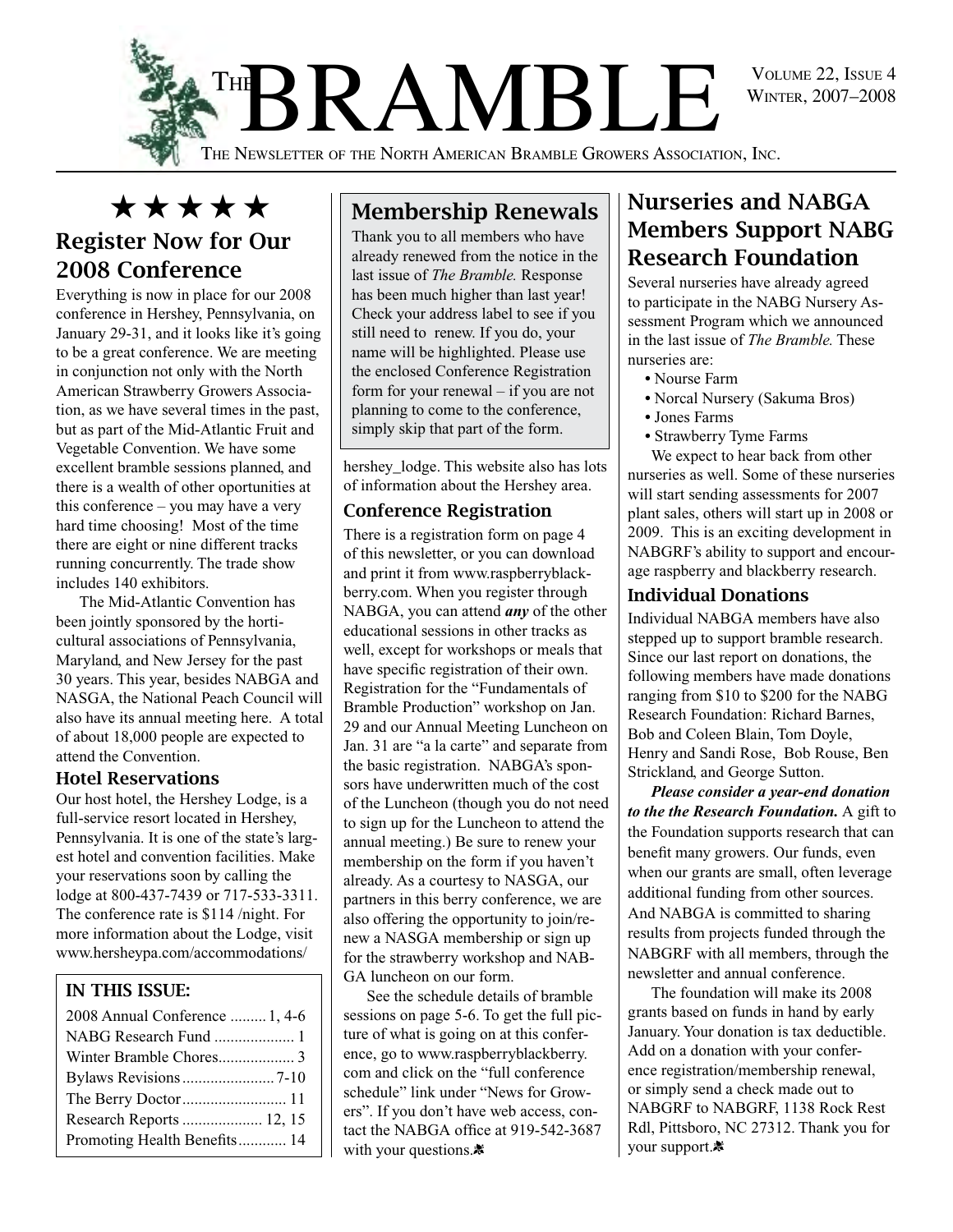### E V E N T S

**January 24, 2008 – The NC Commercial Blackberry and Raspberry Growers Association Annual Meeting** at the Cleveland County Cooperative Extension Office, 130 South Post Rd. Shelby, NC. Registration is 4:30-5:00 pm. The program includes talks on "Disease Management in Blackberry," by Dr. Phil Brannen, Dept. of Plant Pathology, UGA; "Insect Management in Blackberry," by Dr. Doug Pfieffer, Dept. of Entomology, VA Tech; and "Future Entomology Research and Extension Program in NC," by Dr. Hannah Burrack, Dept. of Entomology, NCSU. The meeting also incudes a sponsored dinner and membership meeting of the association, which recently became an affiliate member of NABGA. For more information, contact Wayne Mitchem at Wayne\_Mitchem@ncsu.edu or 704- 472-0770.

**January 9 – Small Fruit section of Western Orchard Pest & Disease Management Conference,** 1:30-5 pm, Portland Hilton, Downtown. For information and agenda, see www.nwipm.info/ calinfo/pestconf08.pdf

**January 11 – National Berry Crops Initiative Annual Meeting**, at 4:30 p.m. at the Savannah International Trade and Convention Center. NABGA is a member of this coalition of organizations; Ervin Lineberger is our representative on the board. For more information, contact the NABGA office.

### NABG Research Foundation Proposals

The deadline for proposals to the North American Bramble Growers Research Foundation for 2008 funding has been extended to **December 28, 2007.** Proposals will be reviewed by the Research Committee of the Research Foundation online and at the Association's meeting in Hershey, Pennsylvania, at the end of January 2008. All submissions should be sent in electronically. For more information visit www.raspberryblackberry. com/Proposals/.

# *Briefly Speaking...*

**Wind and Water:** We usually have pretty mild winters here in the maritime Northwest. You know, soggy, chilly but nothing compared to what the hardy souls in Minnesota endure. This year has been different. We have had sustained winds over 40 mph, and gusts pushing 60 mph here in the Skagit Valley, and on the coast they've clocked winds as high as 125 mph. It's been hard on greenhouses and on high tunnels with the plastic skins left on. The real problem has been the water, though. Bremerton received over 10 inches of rain in a 24-hour period, and the Chehalis and Cowlitz rivers reached all-time highs, flooding many communities in Southwest Washington. This week, many of the region's farmers are return-

### Growing Opportunities

*By Charlie O'Dell, Crows Nest Farm, Blacksburg, VA*

Have you noted an increasing demand and eagerness to pick berries of all kinds at your farm recently? It seems to us that more and more Americans are getting the message being presented by our government, medical, and nutritional researchers and horticulturists: Berries of all types, the more varied the colors the better, are good for your health! An ancient philosopher wrote, "You are what you eat." Now, nutritional scientists have proven it so. Also, our public schools now are going toward more healthy meals with less fat, and more fruits and vegetables for our children – great news for our berry, tree fruit, and vegetable growers!

Here at our U-Pick farm featuring blueberries, blackberries, late summer primocane raspberries (red and yellow), and seedless grapes (red, white, and blue fruit colored varieties), we note the high percentage of lean, fit, and trim, healthconscious folks who come to pick. They are eager to sign onto our berry pickers listserv to notify them when our various berries are in season and for instant updates on picking schedules. This direct communication with our customer base has totally replaced our use of expensive newspaper ads and other forms of media advertising, saving us several thousand

ing to their farms, attempting to get the mud and silt out of remaining buildings, dealing with downed or lost livestock, and wondering just what to do next. Please give them a place in your thoughts and prayers. It's probably a good time to make sure our own farms and homes are prepared, too.

**Come to the Annual Conference:** I hope you can make it to the Annual Conference this January in Hershey, PA. There is an outstanding program lined up. Check out the program; I bet you'll decide that you need to bring someone else along because you will want to be in two talks at once!

*Have a very Merry, Joyful Christmas, and I'll see you next year in Hershey! —Tom Walters*

**Hear Charlie O'Dell talk about his farm as our "Grower Spotlight" speaker on Thursday, Jan. 31 at the 2008 North American Berry Conference!**

dollars each year in advertising costs!

We growers need to make plans to increase our variety of offerings to meet this rising consumer demand for all types and colors of fresh berries. For example, in this region, I sincerely believe there should be at least one season-long, multiple berry crops grower near every town and city. Look at my home state of Virginia, for example: There are more than 600 towns and cities listed in our official state highways map, some small, some large, but only a pitifully small number of strawberry, blueberry, blackberry, and raspberry farms exist in this state. To me, this makes no sense in this rapidly urbanizing region of increasingly health-conscious (read: berry conscious) citizens. Traditional farming enterprises are timehonored here, but I believe it is high time for more growers to consider these new crop opportunities driven by consumer interest in healthy eating.  $\ast$ 

*Charlie O'Dell is NABGA Executive Council member for Region 7 and an Emeritus Virginia Tech Extension Horticulturist. Reprinted with permission from*  American Fruit Grower, *November/December 2007.*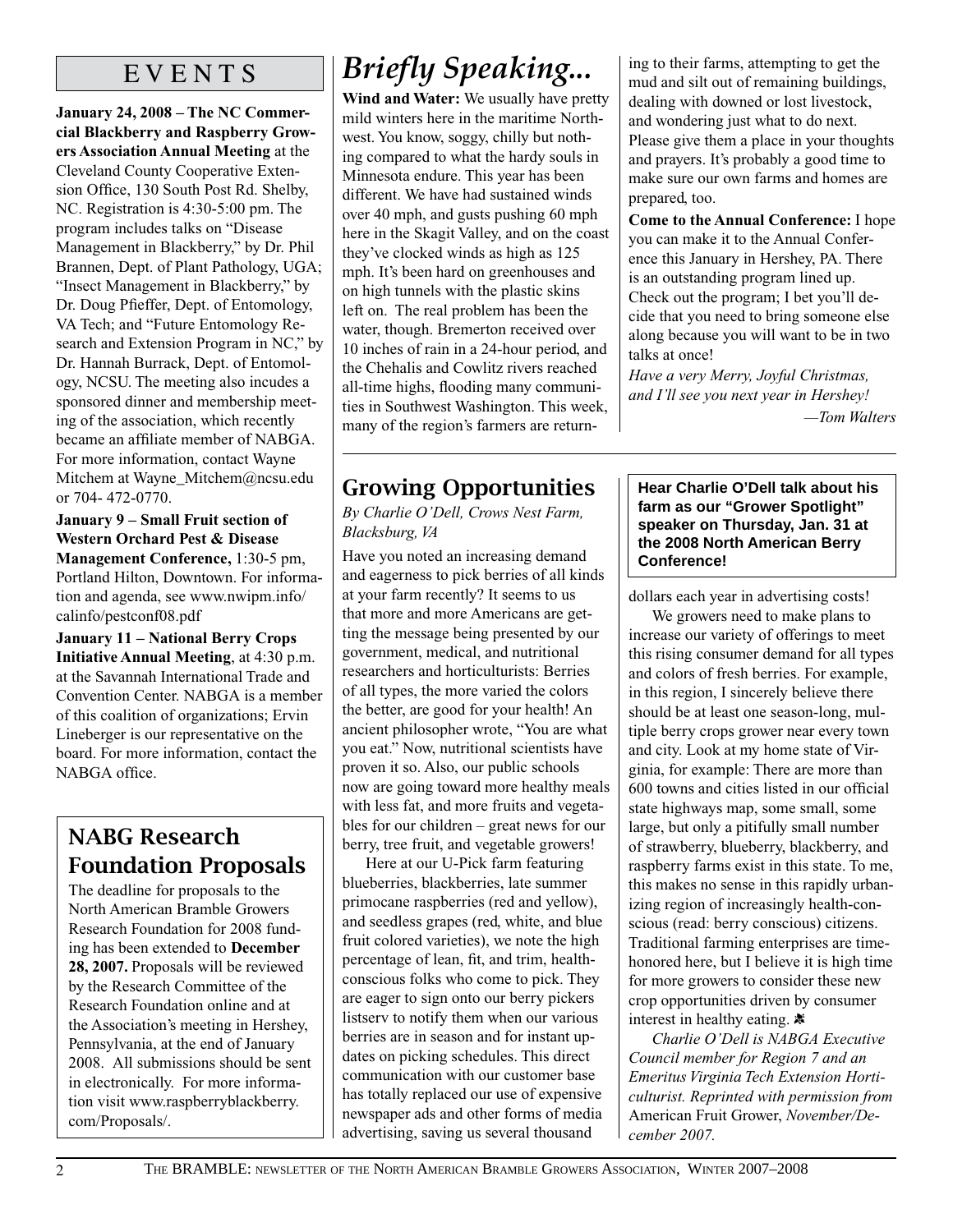### Call for Nominations

Elections for seats on the Executive Council, NABGA's board of directors, will be held at NABGA's annual meeting on January 31, 2008. The seats for four Regional Representatives are open for election (we elect even-numbered seats in even numbered years and odd-numbered seats in odd-numbered years). These regions, and their current representatives, are:

**Region 2** ( Represents CT, NH, MA, ME, RI & VT) Nate Nourse, Nourse Farms, MA

**Region 4** (Represents DE, MD, OH & WV) Guy Moore, Larriland Farm, MD

**Region 6** (Represents AR, IA, IN, IL, KS, MN, MO, ND, OK, SD, NE & WI) Dean Henry, The Berry Patch Farm, IA

**Region 8** (Represents AK, AZ, CA, CO, ID, HA, MT, NM, OR, UT, WA, WY, Mexico, Central & South America), Henry Bierlink, Washington Red Raspberry Commission.

Regional Representatives serve two-year terms and may serve up to two consecutive terms. The Executive Council has one face-to-face meeting a year, at the Annual Conference, and confers by conference call and email throughout the year.

This year's nominating committee consist of Tom Walters, Nate Nourse, and Ervin Lineberger. If you wish to nominate someone – and don't be shy about volunteering by nominating yourself – contact any one of these or the NABGA office. Contact information is on the back page of this newsletter. $\ddot{\mathbf{x}}$ 

**The BRAMBLE** is a quarterly publication of the North American Bramble Growers Association (NABGA) and is a benefit of membership in the association. For sample copy, reprint permision, membership information, and advertising rates, contact **NABGA** 

1138 Rock Rest Road Pittsboro, NC 27312 Phone: 919-542-3687 Fax: 919-542-4037 Email: nabga@mindspring.com

Web:www.raspberryblackberry.com

*The Bramble © NABGA 2007*



*Dr. Gina Fernandez, Small Fruit Specialist at NC State University and reviewed by Dr. Marvin Pritts at Cornell. Chores and timing may be somewhat different in your area or for your cropping system.*

#### *Plant growth and development*

- $\Box$  Plant is "dormant" and accumulating chilling hours.
- $\Box$  Some differentiation may be occurring in the flower buds.

#### *Pruning and trellising*

- $\Box$  Pruning should occur in late winter or early spring. Ice storms can do tremendous damage to plants and trellis systems. If you produce blackberries in areas where ice storms are common, pruning can take place early winter to help avoid severe damage. Wait until early spring to prune floricane raspberries so winter injured wood can be removed.
- $\Box$  Make trellis repairs after plants have defoliated but before pruning and training.
- *Erect blackberry types*
	- $\Box$  prune out the spent floricanes
	- $\Box$  Tie canes to wires in a fan shape
	- $\Box$  cut lateral branches back to 8-12"
	- $\Box$  thin canes to 6-8 canes/hill (4' spacing)
- *Trailing blackberry types*
	- $\Box$  prune out spent floricanes
	- $\Box$  tie or weave canes to wire so that they do not overlap
	- $\Box$  prune side laterals to 12-18"
	- $\Box$  thin canes to 6-8/ hill (6-8' spacing)
- *Primocane fruiting raspberries*
- $\Box$  Prune (mow) primocane fruiting types to the ground
- *Floricane-fruiting raspberries*
	- $\Box$  prune out the spent floricanes  $\Box$  tie canes to wires so they are spread out
	- $\Box$  cut any lateral branches back to 6"
	- $\Box$  thin canes to 6–8 / hill (3' spacing) or 3-4 canes per linear ft. of row

#### *Weed control*

- $\Box$  Many summer weed problems can best be managed in the fall and winter using preemergent herbicides. Determine what weeds have been or could be a problem in your area. Check with local extension agent for cultural or chemical means to control these weeds.
- $\Box$  Establishing new blackberry or black raspberry plants into rows of black plastic or landscape cloth can reduce weed problems significantly. For red raspberries, straw mulch works best since new canes will emerge within the row, and must be able to push through the mulch.

#### *Insect and disease scouting*

- $\Box$  Scout fields for insect and disease damage and remove those canes.
- $\Box$  If possible, remove any wild brambles by the roots that are within 600 ft of your planting during the winter, or treat them with Roundup in autumn.
- $\Box$  Apply liquid lime sulfur to dormant canes, just prior to bud break, for disease control.

#### *Planting*

- $\Box$  Growers in warmer areas can plant in December. In northern areas, set dormant plants in spring when the soil thaws.
- $\Box$  Take soil tests to determine fertility needs one year before planting. Amend the soil in the fall prior to spring planting.
- $\Box$  Prepare list of cultivars for next year's new plantings. A commercial small fruit nursery list can be found at at www.smallfruit.org or www.hort.cornell.edu/nursery.

#### *Water management*

- $\Box$  Make repairs to irrigation system (check pumps, lines, etc).
- $\Box$  Plants generally do not need supplemental water in winter.

#### *Marketing and miscellaneous*

- $\Box$  Order containers for next season.
- $\Box$  Make contacts for selling fruit next season.
- $\Box$  Attend grower meetings.

*For recommendations for the Pacific Northwest, we encourage you to subscribe to the email "Small Fruit Update" by emailing info@peerbolt.com.*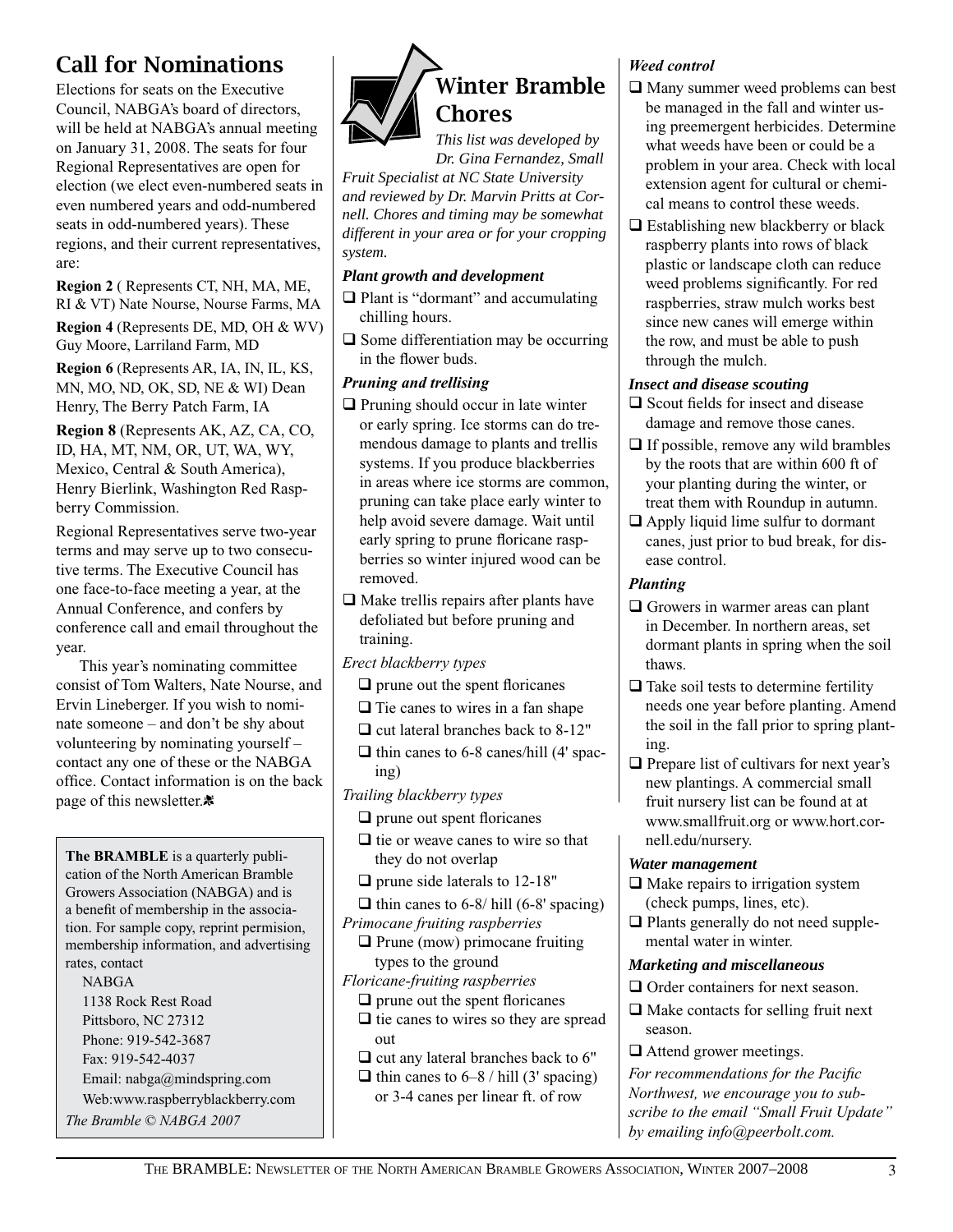

### REGISTRATION & MEMBERSHIP FORM 2008 North American Berry Conference Mid-Atlantic Fruit & Vegetable Convention

January 29-31, 2008

|                                                                                                                               |                                    |  | Date ______________ |
|-------------------------------------------------------------------------------------------------------------------------------|------------------------------------|--|---------------------|
|                                                                                                                               |                                    |  |                     |
|                                                                                                                               |                                    |  |                     |
|                                                                                                                               |                                    |  |                     |
|                                                                                                                               |                                    |  |                     |
|                                                                                                                               |                                    |  | $\Box$ toll-free )  |
|                                                                                                                               |                                    |  |                     |
|                                                                                                                               |                                    |  |                     |
| I prefer to receive newsletters $\Box$ through the mail $\Box$ by email (pdf file)                                            |                                    |  |                     |
| MEMBERSHIP FEES 1/4 of grower membership fee goes directly to the NABG Research Foundation. □ Already renewed/joined for 2008 |                                    |  |                     |
| Growers: $\Box$ Renewal: \$85                                                                                                 |                                    |  |                     |
|                                                                                                                               |                                    |  |                     |
|                                                                                                                               |                                    |  |                     |
|                                                                                                                               |                                    |  |                     |
| For convenience, you may join/renew the North American Strawberry Growers Association with this registration  \$              |                                    |  |                     |
| Grower/nursery/supplier: □ \$85 new □ \$175 returning                                                                         | Research/extension student: □ \$55 |  |                     |

#### 2008 North American Berry Conference / Mid-Atlantic Fruit & Vegetable Convention

Registration in the North American Berry Conference includes the berry educational sessions Jan 30-31, other fruit and vegetable sessions of the Convention, and the trade show. Each registrant also receives a copy of the Proceedings. Registration is required for each person attending. Students and children under 16 receive free registration. New members joining with this form may receive member rates. Bramble Fundamentals and Strawberry Fundamentals workshops and Farm Tour should be pre-registered.

**Names of persons registering** (for nametags):

| <b>Conference Registration Fees</b>            | Members<br>before Jan 24 | <b>Members</b><br>after Jan 24 | Non-Members                                       | Number of<br>Persons | Amount |
|------------------------------------------------|--------------------------|--------------------------------|---------------------------------------------------|----------------------|--------|
| One-Day Registration                           | \$45                     | \$60                           | \$75                                              |                      | \$.    |
| Two- or Three-Day Registration                 | \$50                     | \$60                           | \$120                                             |                      | £.     |
| Farm Tour - Jan 29                             | \$75                     |                                | \$100                                             |                      | \$.    |
| Bramble Fundamentals Workshop - Jan 29         | \$25                     | \$35                           | \$50                                              |                      |        |
| NABGA (Bramble) Luncheon - Jan 31              | \$10                     | \$20                           |                                                   |                      | \$.    |
| Strawberry Fundamentals Workshop - Jan 29      | \$25                     | \$35                           | \$50                                              |                      | \$.    |
| NASGA (Strawberry) Luncheon - Jan 30           | \$10                     | \$20                           |                                                   |                      | \$.    |
| Mid-Atlantic Convention Awards Dinner - Jan 29 | \$30                     | \$30                           | \$30                                              |                      |        |
|                                                |                          |                                | <b>TOTAL (MEMBERSHIP &amp; REGISTRATION FEES)</b> |                      |        |

Payment by **Q** Check Q MasterCard Q Visa *All payments in U.S. dollars, please.* 

Card # \_\_\_\_\_\_\_\_\_\_\_\_\_\_\_\_\_\_\_\_\_\_\_\_\_\_\_\_\_\_\_\_\_\_\_\_\_\_\_\_\_\_\_\_\_\_\_\_\_\_\_\_\_\_\_\_\_\_\_\_\_\_ Expiration Date \_\_\_\_\_\_\_\_\_\_\_\_\_\_\_\_\_\_\_\_\_\_\_\_\_\_

**Mail** registration form and checks to NABGA, 1138 Rock Rest Rd, Pittsboro, NC 27312. **Fax** registrations to 919-542-4037.

**QUESTIONS?** Call 919-542-3687 or email nabga@mindspring.com.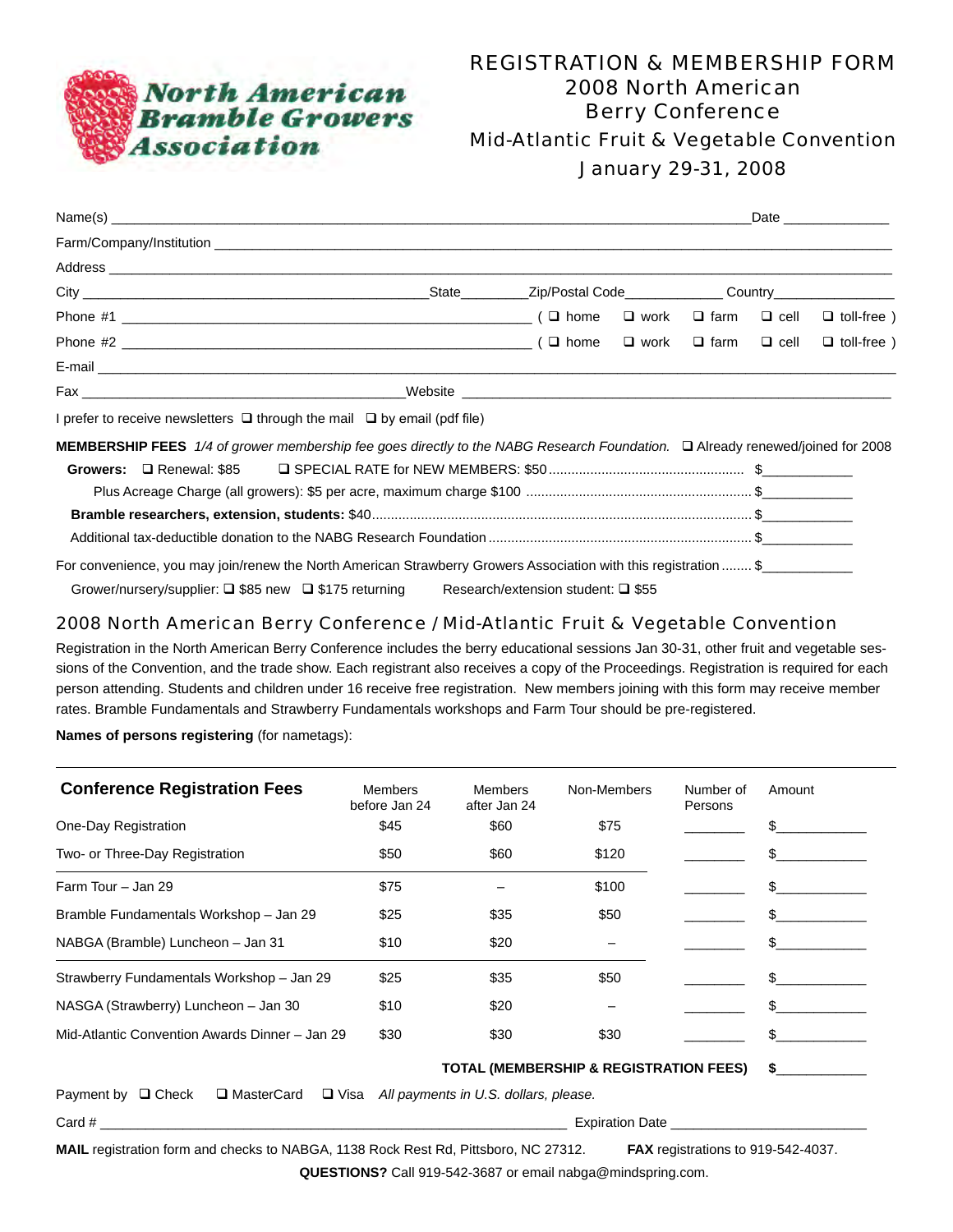### *THE NORTH AMERICAN BERRY CONFERENCE*  **January 29-31, 2008**

### **TUESDAY, JANUARY 29**

**BUS TOUR** 8:00 am – 5:00 pm. The tour will take you through scenic and historic Lancaster and York Counties of Pennsylvania. Stops will include:

**• Penn State's Southeast Research Station** to see a blackberry trial of 13 cultivars.

• **Kegel's Produce** in Lancaster, which supplies fresh and fresh-cut fruits and vegetables to institutions, caterers, and restaurants in Pennsylvania and nearby states. We'll have a brief tour of their plant, including a discussion of food safety protocols at Kegel's and their expectations of local producers in order to ensure a safe food supply. There will be time for a question and answer session/discussion.

• **Brown's Orchards and Farm Market** in Loganville. Besides featuring fresh fruits and vegetables, this farm market also has a bakery, deli bar, greenhouse, coffee shop, ice cream shop, flower shop, and an array of processed products. You'll have time to explore, and we'll have a buffet sandwich lunch while host Stan Brown talks to us about the history of the farm and its growth.

**• Naylor's Wine Cellars,** where we'll tour the winery and have an opportunity to taste some of the fruit wines (both raspberry and strawberry) the winery has developed in addition to grape varietals and blends.

**• Hershey's Chocolate World –** no visit to Hershey, PA is complete without a visit here! Includes a Chocolate Tasting, where you'll have an opportunity to try an assortment of chocolate types, followed by time to browse Chocolate World's Marketplace Shops where you can stock up on chocolate and related confections – just in time for Valentine's Day!

**Logistics:** Lunch, the wine tasting, and the chocolate tasting are included in the price of the tour. We must sell at least a minimum number per bus and will send no more than two buses total. Please preregister. Participants will be able to check in Monday evening or early Tuesday. *Many thanks to Kathy Demchak of Penn State and Kevin Schooley of NASGA for their work on setting up this tour.*

#### **Workshop: Fundamentals of Bramble Production**

9:00 am to 12:00 and 1:00-5:00 pm. For novice and prospective growers, and more experienced growers who want a refresher on the basics. Both raspberries and blackberries will be covered, based on the interests of participants. The workshop starts with a joint session with the workshop on "Fundamentals of Strawberry Production," which is occurring concurrently. It will cover fundamentals of marketing, site selection and preparation, etc. and will be led by highly respected bramble specialist Dr. Marvin Pritts of Cornell University.

The strawberry and bramble groups will then separate into different rooms. The rest of the bramble workshop will be jointly led by Dr. Pritts and Cathy Heidenreich, also of Cornell. Topics to be covered include:

- Bramble Varieties and Plant Sources
- Production Methods
- Trellising and Pruning
- Water and Soil Management
- Pest Management
- Postharvest Considerations

Registration is limited to 40 participants to encourage informal discussion and address the specific concerns and questions of participants. All participants will receive a copy of an excellent new resource, *Guide to Farming: What Every Ag Entrepreneur Needs to Know* and a pre-publication version of the new *NRAES Raspberry and Blackberry Production Guide.* Lunch is on your own.

#### **THANK YOU TO OUR SPONSORS!**

The following companies have signed on as of December 12 to be sponsors of NABGA's 2008 Conference:

#### **Dole Food Company Nourse Farms SunnyRidge Farms**

We appreciate their support! Sponsors underwrite some of the cost of our annual meeting luncheon and help cover the costs of organizing and holding the conference.

#### **ALSO on TUESDAY:**

**In the morning:** Strawberry Fundamentals Workshop**;** sessions on Vine Crops, Tree Fruit, Snap Beans, Wine Grapes, Fall Ornamentals, Wholesale Marketing, Pesticide Safety, and Sweet Onions; and the Trade Show.

**In the afternoon:** Strawberry Fundamentals continues; sessions on Pumpkins, Tree Fruit, Organic Vegetables, Wine Grapes, High Tunnels, Ethnic Vegetables, and Labor, and the Trade Show. The Research Committee of the NABG Research Foundation meets at 2:00 pm.

**In the evening:** Grower Reception (open to all); Annual Fruit and Vegetable Growers Dinner (ticket required). NABGA Executive Council meets at 7:00 pm.

### **Wednesday, January 30**

9:00 – **Grower Showcase -** Susan Lynn, Sand Hill Berries, Mt. Pleasant, PA. The farm raises more than 30 acres of small fruit: red, black, and golden raspberries, blackberries, strawberries, currants, gooseberries, blueberries, and kiwiberries. It also has some terrific marketing, including a new winery, an on-farm store, a cafe, and many value-added products.

10:00 – **What's New and Interesting with Raspberry Varieties -** Dr. Courtney Weber, Cornell Univ.

10:45 – **Blackberry Varieties** - Dr. Gina Fernandez, North Carolina State Univ.

11:15 – **Grower Experiences with Bramble Varieties** (panel) - Chuck Geyer, Westmoreland Berry Farm, VA; Dr. Charlie O'Dell, Crows Nest Farm, VA; Ervin Lineberger, Lineberger's Killdeer Farm, NC; and others.

12:00 – **Lunch on your own** (cash buffet in the trade show) or North American Strawberry Growers Association Lunch and Annual Meeting.

1:30 – **Bramble Production under Tunnels in the U.S.** - Kathy Demchak, Penn State

1:45 – **Ten Acres of High Tunnel Raspberries: A Grower's Perspective** - John Cooper, Strawberry Tyme Farms, Ontario

2:30 – **Industry Show and Tell**

2:45 – **Raspberries Year-Round: Green-**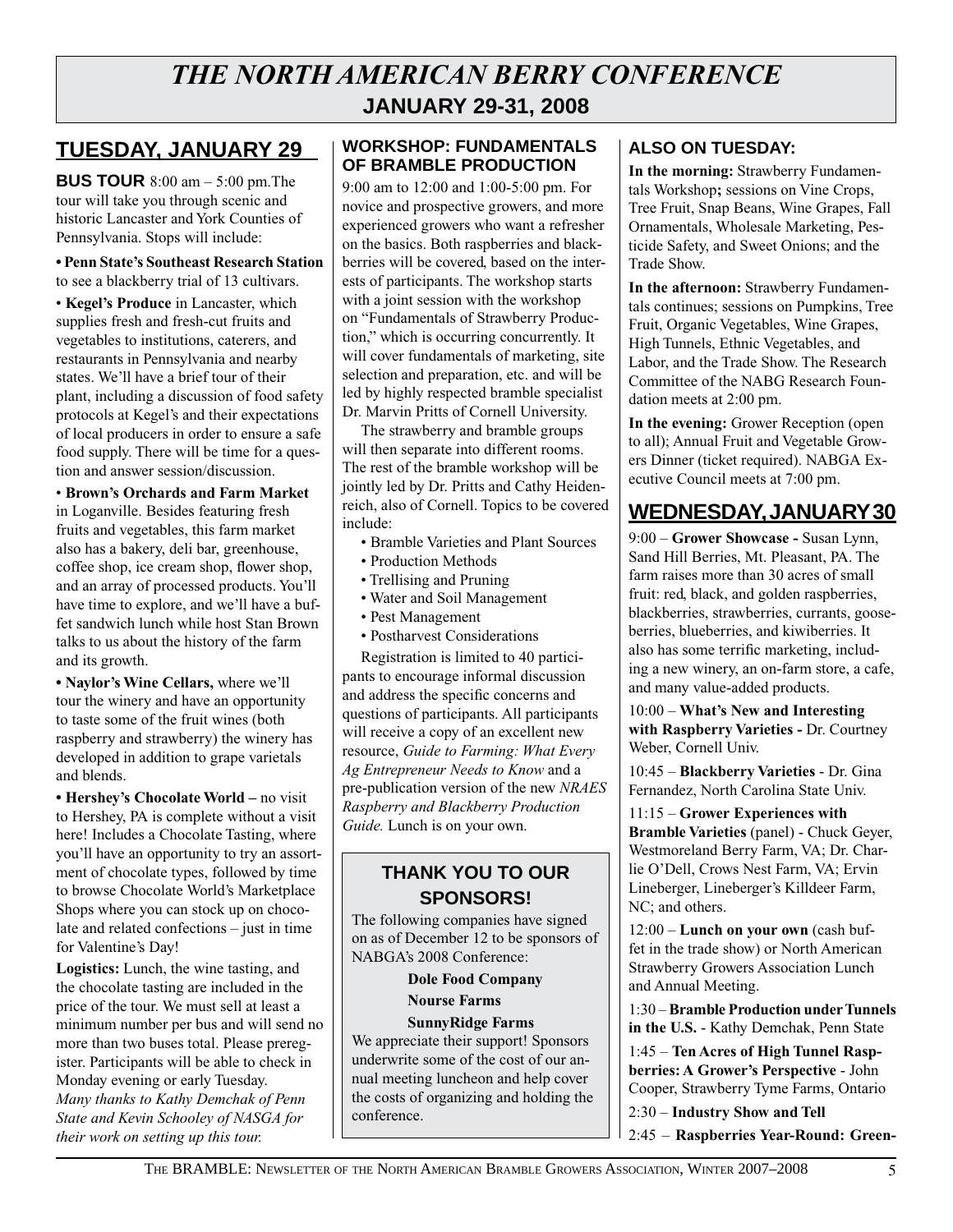**house and High Tunnel Experiences**- Shirley Kline, Happy Valley Berry Farm, NJ

3:30 – **Protecting Blackberries for Winter: A No-Tunnel Alternative** - Dr. Fumiomi Takeda, USDA-ARS

4:00 – **Future Directions of Protected Bramble Culture** - Panel of Speakers and Open Discussion

7:00 pm – **"Earth and Sun Film Festival,"** (see box below).

#### **ALSO on WEDNESDAY:**

**In the morning:** Strawberry sessions on Day Neutral Production; sessions on Direct Marketing, Tree Fruit, Cole Crops, Greenhouse Basics, Sweet Corn, and Potatoes; and the Trade Show.

**In the afternoon:** Strawberry sessions on Weed Management Systems, Soil Health, Strawberry Nutrition, IPM Approaches. Sessions on Direct Marketing, Tree Fruit, Peppers/Eggplant, Leafy Greens, Greenhouse Basics, Peaches, Potatoes, and the Trade Show.

**In the evening:** Ice Cream Social (open to all convention attendees), Cut Flower and Farm Management Software discussion sessions.

### **Thursday, January 31**

9:00 – **Grower Showcase** - Charlie O'Dell, Crows Nest Farms, VA. "Providing Season-Long Berries for Locavores."

9:45 – **Industry Show and Tell**

10:15 – **Marketing Directions for Raspberries and Blackberries** - Janice Honigsberg, President, Sun Belle, Inc.

11:00 – **Thrips, Japanese Beetles, and Other Bramble Pests** - Dr. Douglas Pfeiffer, Virginia Tech

11:45 – **Obtaining New Pesticide Options for Growers** - Dr. Van Starner, IR-4

12:00– **NABGA Luncheon and Annual Meeting.** Sign up for lunch (the cost has been partially underwritten by NABGA and our sponsors!), or get lunch on your own and rejoin the group for the meeting. Agenda includes election of Executive Council members, proposed new bylaws, and plans for the future. The official bramble portion of the conference ends after the annual meeting. NABGA encourages its members to attend the afternoon sessions on Food Safety.

#### **ALSO ON THURSDAY:**

**In the morning:** Strawberry sessions



*The Hershey Lodge is a large, resort-style hotel and convention center.*

### **Conference Site and Accommodations**

The conference will be at the **Hershey Lodge and Convention Center** in Hershey, Pennsylvania. The conference room rate is \$114/night. To reserve a room, call the Lodge at 800-437-7439 (800-HERSHEY) or 717-533-3311. Mention ""Mid-Atlantic" to get the group rate. Make your reservations soon. For more information on the Lodge, visit www.hersheypa.com/accommodations/hershey\_lodge.

**Travel:** Hershey is located 15 minutes from Harrisburg International Airport (HIA), served by seven major airlines; the Lodge offers shuttle service for a small fee. Baltimore-Washington Airport (BWI) is about 90 minutes away. The Lodge is at West Chocolate Ave. & University Dr.

Hershey is well known as the home of Hershey Chocolate; the smell of chocolate pervades the town and a tour of Chocolate World is practically obligatory. Gettysburg Battlefield is about 45 minutes away, and Lancaster, in the heart of Pennsylvania Dutch country, is about 30 minutes away. Hershey is only a few hours from Washington, DC, Baltimore, New York, and Philadelphia. For more information on local resources, attractions, and accommodations, visit http://www.hersheypa.com/. Arrangements for babysitting can be made by calling the Hershey Lodge and asking for Guest Services. There is a cost per hour and per child. Enjoy a short vacation in Chocolatetown, USA!

on Weed Management, Runner Management. Sessions on Food Safety, Peaches, Tree Fruit, Tomatoes, Cut Flowers, and the Trade Show.

**In the afternoon:** Strawberry sessions on Variety Trends, Variety Trials, and New Insecticides. Blueberry sessions on Pruning Do's and Don'ts, IPM for Upland and Small Acreage Growers, and Insect Pest Management. Sessions on Food Safety, Peaches, Tree Fruit, Tomatoes, Direct Marketing, Cut Flowers, and the Trade Show.

**Conference ends at 3:00 pm.**

**For details of non-bramble sessions visit www.rasperryblackberry.com and click on "full conference schedule."**

#### **Film Festival**

NABGA is sponsoring a film screening at 7:00 pm on Wednesday evening, January 30. The "Earth and Sun Film Festival" was organized for NABGA by member farm Sand Hill Berries in Mount Pleasant, PA. This video celebration of farming and the farming life features films by Bill Basquin, Sarah Klein, Sarah Franzen, and Philip Carr. We are looking forward to having some of the filmmakers present to talk about their work. Everyone is invited and there is no cost to attend.

 $\bullet$  $\bullet$ 

 $\bullet$  $\bullet$  $\bullet$  $\bullet$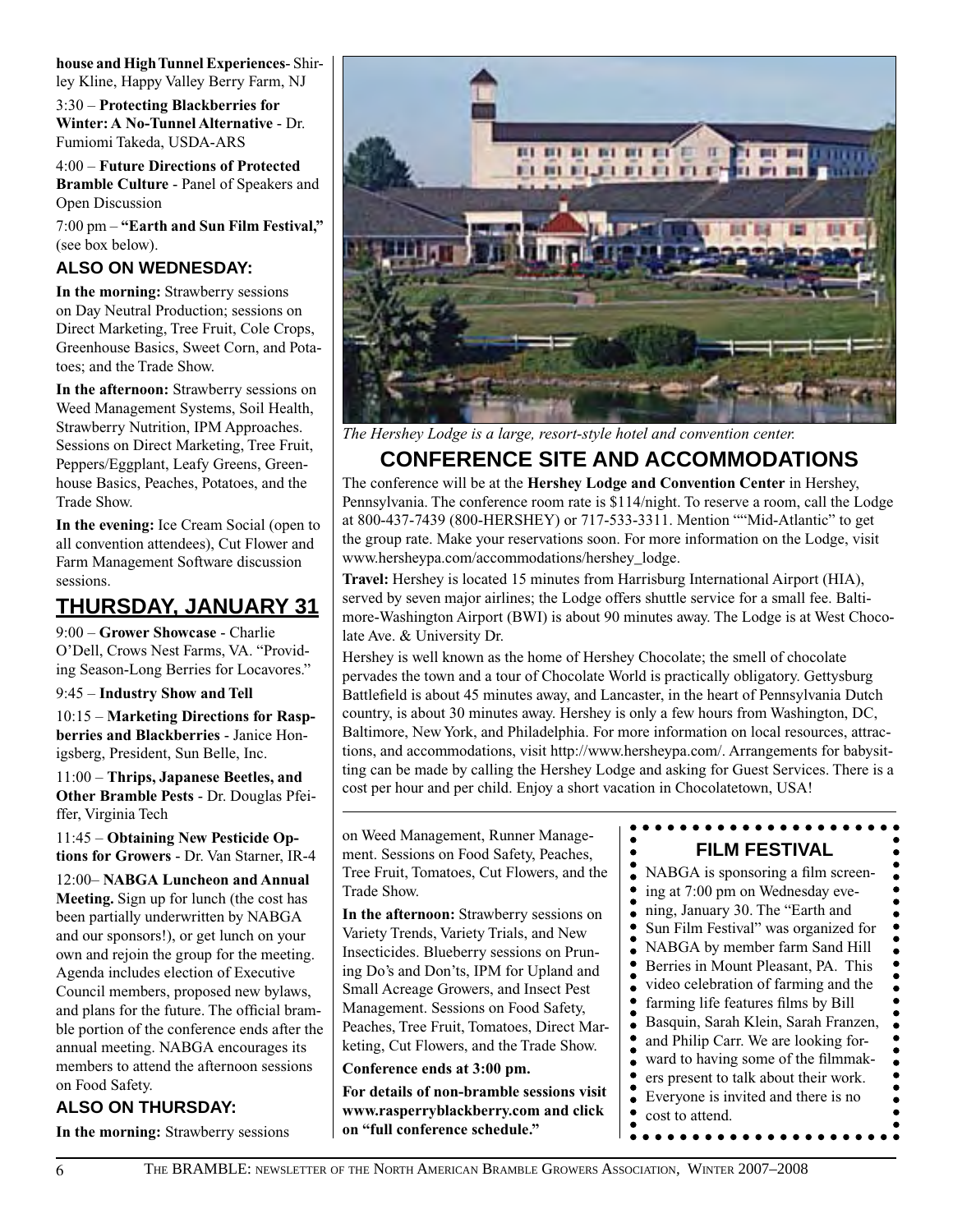### Executive Council Proposes Bylaws Changes for NABGA

The NABGA Executive Council has developed and approved the following draft bylaws in an effort to bring NABGA's bylaws in line with current practices and its goals for the future. Because there are a lot of changes and reorganization, it is easier to approve a whole new set of bylaws than a series of amendments, though many sections are either unchanged or changed only in small ways. A vote on adopting these new bylaws will be held at NABGA's annual meeting on January 31, 2008. There is still an opportunity for changes to this proposal, so if you have suggestions or comments, especially if you are not attending the annual meeting, contact a member of the Executive Committee. Our current bylaws do not allow an option for absentee voting.

*Commentary below highlights changes and explains some of the thinking behind them. To see the current bylaws, look in the back of your Membership Directory or visit the "Members Only" section of www.raspberryblackberry.com.* 

#### **BY-LAWS OF THE NORTH AMERICAN RASPBERRY AND BLACKBERRY ASSOCIATION**

#### ARTICLE I. Name and Objectives

Section 1. The name of this organization shall be the "North American Raspberry and Blackberry Association" (NARBA), hereafter referred to as the Association.

*We have discussed changing NABGA's name for several years. People don't know what a "bramble" is, and it makes them think more of thorns than of fruit. Putting "Raspberry and Blackberry" in our name makes us immediately understandable when dealing with the public and policy makers, which goes along with the changes below that add being a unified voice of the bramble industry and promotion to the general public to our objectives.* 

Section 2. The Association may use the collective terms "brambles" or "caneberries" to include raspberries, blackberries, and all other cultivated members of the genus *Rubus*.

#### *Caneberries is added with brambles since that is what they are called on the West Coast.*

Section 3. The objectives of the Association are: 1) to promote the production and marketing of raspberries and blackberries in North America through communication, education, and research, 2) to provide a unified voice to represent the bramble industry, and 3) to promote blackberries and raspberries to the general public.

*These Objectives are about the same as those approved at our 2005 annual meeting and reflect how our efforts have expanded beyond the original bylaws' objective "solely to educate member growers and academic personnel on various aspects of the growth and culture of raspberries, blackberries..."* 

#### ARTICLE II. Membership

Section 1. There shall be five categories of membership:

a. Grower Members shall be individuals or family or farm units at a single address involved in the production of raspberries and/ or blackberries. Grower members shall pay an annual base fee

plus an additional per-acre assessment.

b. Research/Extension Members shall be those not engaged in commercial bramble growing who are students, researchers, extension agents and specialists, and others as designated by the Executive Council.

c. Affiliate Members shall be local, state, or regional organizations whose members have an interest in raspberry and blackberry production, marketing, and/or consumption. These memberships must be individually approved, upon application, by the Executive Council.

d. Industry Members shall be nurseries, processors, marketers, and suppliers to the raspberry and blackberry industry.

e. Honorary Members shall be individuals who, because of service to the Association or the industry or for other reasons determined by the Executive Council, are selected by the Executive Council to be awarded this status. Honorary members pay no membership dues. The membership may be annual, for a period of years, or for life.

Section 2. Each membership shall have one vote in general elections and shall be entitled to publications, discounts, and other benefits of membership as established by the Executive Council.

Section 3. Amounts of annual dues shall be set by the Executive Council of the Association. Dues shall be payable on an annual calendar-year basis. The Executive Secretary shall have discretionary authority to pro-rate or carry over new memberships according to time of application.

*Affiliate, Industry, and Honorary categories are added. The Association began accepting Affiliate organizations as members this year, so this brings the bylaws in line with current practice. The Industry category gives a "home" to suppliers, processors, etc. who before did not fit in any category. A calendar year for the membership year is easier to keep track of and make sense of. We are also changing the fiscal year to a calendar year. (Members joining/renewing between Oct. 1, 2007 and Dec. 31, 2007 will have memberships through Dec. 2008.) Power to set assessments and associated acreage limits now goes to the Executive Council, which already had power to set dues.*

#### ARTICLE III. Executive Council

Section 1. The business affairs of the Association shall be managed by an Executive Council (the Council), which shall serve as the Association's board of directors. The Council shall be composed of eight to twelve regional and at-large representatives, the officers of the Association, an executive secretary, and the most recent past president. The make-up of the regions shall be established by the Executive Council.

Section 2. Regional and at-large representatives shall be elected by the voting members of the Association. Nominations for the these positions shall be requested in the newsletter, through a separate mailing, and/or via email or other electronic means in advance of the annual meeting.

Section 3. The term of office of a regional/at-large council member shall be two years and will begin immediately upon election. Those representatives from the odd-numbered regions will be elected in odd-numbered years and those from even-numbered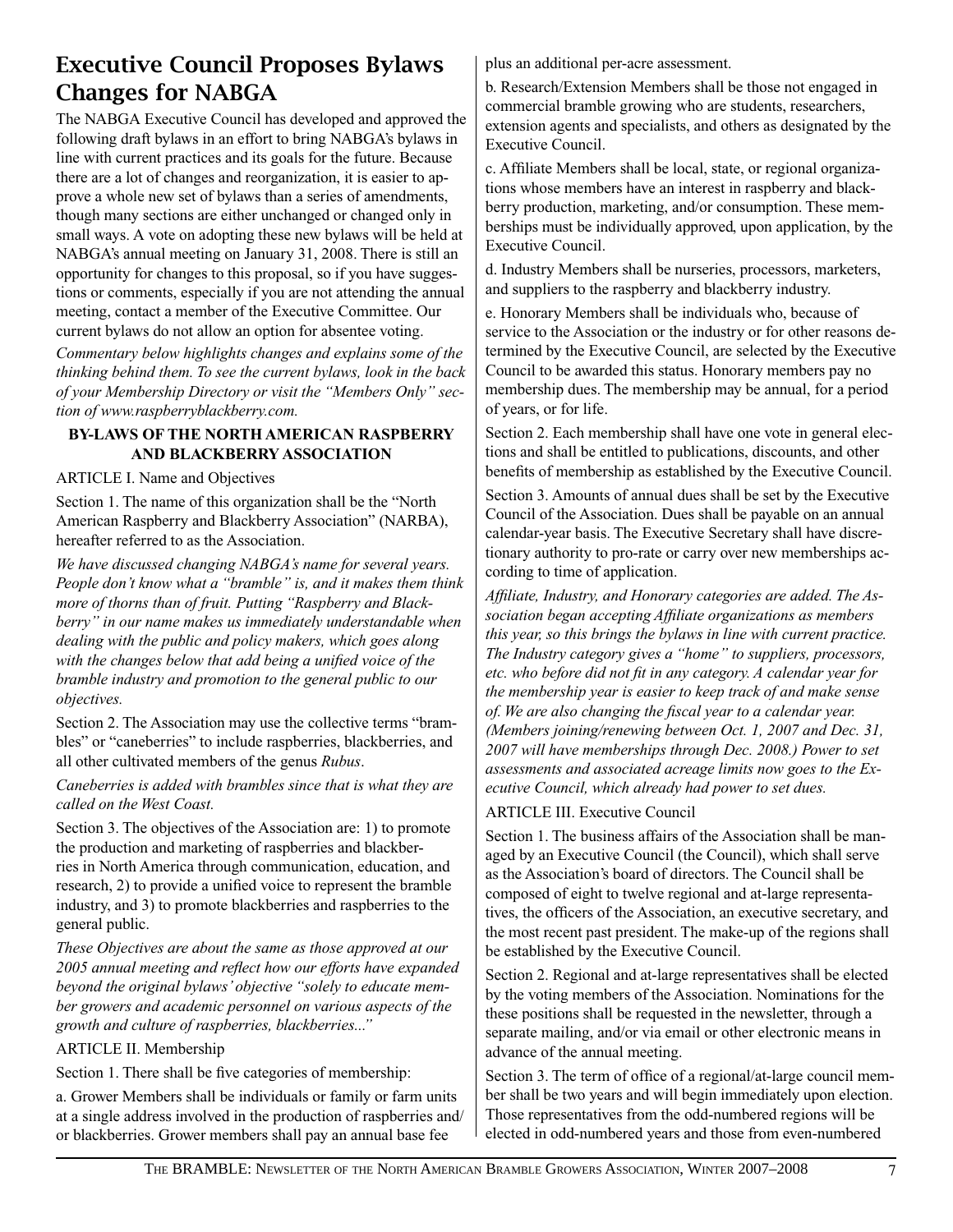regions will be elected in even-numbered years.

Section 4. No Executive Council member shall serve more than two consecutive terms, except that a council member elected to the office of either president or vice-president shall be allowed to serve his or her full two-year term in each office, regardless of whether or not he or she has been reelected regional representative or has already completed a second term as a regional representative.

Section 5. The Executive Council shall meet at least once a year, at the same location as the annual meeting of the Association, before or after this meeting. It shall meet at other times as necessary and may choose to meet via conference call or electronic means. Notice of all Council meetings must be delivered to Council members via U.S. mail or electronic means no less than 10 days in advance of the meeting.

Section 6. A special meeting of the Council may be called at any time at the request of 50% of the council members or by petition of 50% of the voting members of the organization. In the case of a petition, the council shall be required to consider the petition in full.

Section 7. A quorum shall be equal to 50% of the Executive Council plus one (rounded to the nearest whole number). Decisions of the Council shall be by majority vote of those present.

Section 8. Between meetings, the Council may delegate certain decisions to the Officers or Committees or hold votes on specific issues via phone, mail, or email at its discretion. A quorum for such phone, mail, or email decisions shall be two-thirds (2/3) of the Council.

Section 9. Any Council member may terminate his/her term of office at any time by written notice to the Association president, with termination effective upon receipt. Any Council member may be removed by a two-thirds vote of the Council. Written notice, including cause, of such removal must be sent to the Council member so removed. The Council may appoint a representative to fill any vacant seat for the remainder of that term in office or until the next annual meeting of the association.

Section 10. Members of the Executive Council shall not receive compensation for their services but may be reimbursed for reasonable expenses incurred in connection with Association business according to policies and procedures established by the Executive Council.

*Sections on the Executive Council and the officers have been split into separate Articles. Changes include explaining how regions will be defined, adding procedures for electronic communication, and defining how Executive Council members may be compensated or reimbursed. Allowing for at-large members and increasing the possible number of regional and at-large members (from 8 to up to 12) gives more flexibility,*

#### ARTICLE IV. Officers

Section 1. Elected officers of the Association shall be a president, a vice-president, and a treasurer. These shall be selected by the Council from among the regional representatives, or from outside of this group, if deemed necessary. The Council members shall elect officers by a simple majority vote of those members present at a duly constituted Council meeting.

Section 2. The president shall call and preside over all meetings of the Executive Council, establish committees, and appoint chairpersons and members of committees, as needed, to deal with the organization's affairs. The president and the most recent past-president shall be ex officio members of all such committees.

Section 3. The vice-president shall carry out the duties of the president whenever the president cannot attend council meetings and shall assume the responsibilities of the president should the president be unable to carry them out.

Section 4. The treasurer shall be responsible for the financial affairs of the Association. The Executive Council may choose to transfer some or all of these duties to the executive secretary or hire or contract for other outside financial services.

Section 5. As a general rule, the term of office for each elected officer shall be two years and the vice-president shall succeed the president at the end of his term, with each serving two years. If an office becomes vacant for any reason, the Council shall elect a replacement by a simple majority vote of those members present at a duly constituted council meeting and shall determine at that time the length of term of the replacement officer.

*Wording on succession of officers has been simplified; duties of the treasurer have been defined.*

#### ARTICLE V. Meetings of the Association

Section 1. The Association shall hold an annual meeting each year at a time and place determined by the Executive Council. This meeting shall include reports to the membership, elections for the Executive Council, any changes to the bylaws, and other issues and proposals as presented at the meeting.

Section 2. Special meetings may be held upon the written request of a majority of the Executive Council or upon the written request of at least ten percent (10%) of members.

Section 3. Notice of the annual meeting and special meetings shall be sent to all members no less than 30 days in advance. Notice of any meeting to vote on proposed dissolution of the Association must be submitted to the membership at least 90 days in advance of such meeting. Voting by electronic means, mail or proxy of members not present at the annual meeting may be established by the vote of the Executive Council. Notice of such absentee voting procedures shall be sent to all members no less than 15 days in advance of the meeting.

Section 4. Only members in good standing shall have voting rights. Each membership shall be entitled to one vote; each business, family, and organizational member shall designate one individual as its voting representative. A majority vote of those members present shall be required for any action to be approved. Any vote that repeals an action of the Executive Council, amends the bylaws, or dissolves the Association shall require a two-thirds (2/3) majority of those present.

*Provisions for allowing absentee or proxy voting are added. Notice for meetings to dissolve the organization is lengthened and the process is more fully defined. Voting is defined as "one membership, one vote".*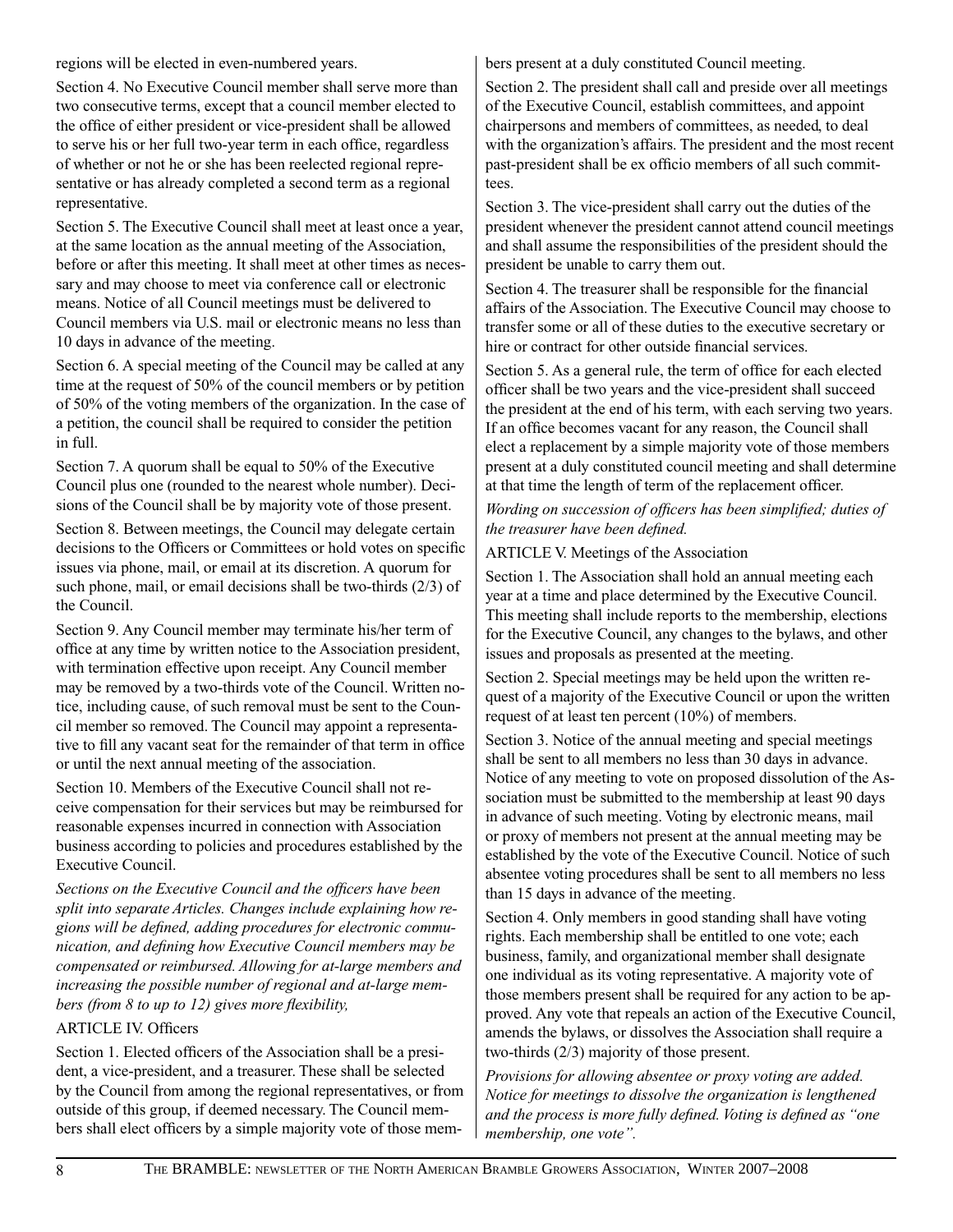#### ARTICLE VI. Duties of the Executive Council

Section 1. The Executive Council shall consider and decide upon all management and fundamental issues of the organization. These duties shall include setting the Association's annual budget and deciding the general goals, projects, and priorities of the Association.

Section 2. The Executive Council shall have the authority to hire or contract with an individual to serve as executive secretary, whose compensation and duties shall be determined by a majority vote of Council members present at a duly constituted meeting of the Executive Council. Should the executive secretary be unable to carry out the responsibilities, the president, with the agreement of six members of the council, shall appoint an acting executive secretary to assume the position until the next meeting of the council. At the discretion of the Council, the executive secretary may also serve as treasurer, or other outside financial services may be hired or contracted.

Section 3. The Executive Council may remove the executive secretary, for cause, from his/her position by a two-thirds (2/3) vote of the full Executive Council.

*Duties of the Executive Council are described more fully; the expectation to hire a treasurer is removed.* 

ARTICLE VII. Fiscal Policies

Section 1. The fiscal year and membership year of the Association shall begin January 1 and end December 31. The Treasurer or other delegated officer shall arrange for independent financial

## We Sell Micropropagated, Certified/Virus-Indexed Blackberry Plants

*All Greenhouse Grown*

#### **Varieties**

**Apache\* thornless Arapaho\* thornless Chickasaw\* Chester thornless Kiowa\* Navaho\* thornless Ouachita\* Triple Crown thornless**  \* Patented



### Jones Farms

**7094 Honeysuckle Lane, Bailey, NC 27807 252-235-3248 home 252-399-9844 mobile email: jonesfarmsnc@aol.com**

review of the Association's financial records every three years or upon the request of a majority of the Executive Council.

Section 2. The Executive Council shall set membership dues and assessments. No less than 25% of Grower membership dues shall allocated for research, either through the North American Bramble Growers Research Foundation, or other appropriate venue.

Section 3. The treasurer shall collect all dues and other income and pay all debts for the organization. The Executive Council shall establish a dollar limit, below which the executive secretary has discretionary spending authority, without advance approval by the council. Advance approval may take the form of an annual budget, itemizing specifically preapproved areas of expense.

Section 4. The Association shall use its funds only to accomplish the purposes specified in these bylaws. No part of these funds shall accrue or be distributed to the members, Executive Council, officers, staff, or authorized agent of the Association.

*This article now defines the fiscal year as a calendar year. It adds a requirement for outside financial review and specifically states the non-profit requirement that funds be used for purposes of the Association, not to enrich the members, board, or staff.*

#### ARTICLE VIII. Indemnification

Section 1. The Executive Council, officers, staff, and other authorized agents of the Association are indemnified by the Association against claims for liability arising in connection with their positions in the Association or activities on behalf the

### World Famous Doyle's Thornless Blackberry Look what you can get from one plant

Totally thornless and does not sucker Yields 10–20 gallons per plant! Proven producer since 1975! Grows from Alaska to Florida ALL 50 states

Just one Doyle Thornless Blackberry yields more than 30 ordinary plants!

Large, Sweet, Juicy Berries—sooo good!

plus

Adapts to patios and small yard  $-$  a big



**\$5.00 at the market or 50¢ from your backyard!**

No other black-

THOMAS E. DOYLE (6/26/1900–1/13/01)

berry compares to the Doyle! Great for commercial growers.

DOYLE'S THORNLESS BLACKBERRY INC. **1600 Bedford Road • Washington, IN 47501 Tom Doyle 812-254-2654 fax 812-254-2655 tomdoyle@fruitsandberries.com www.fruitsandberries.com**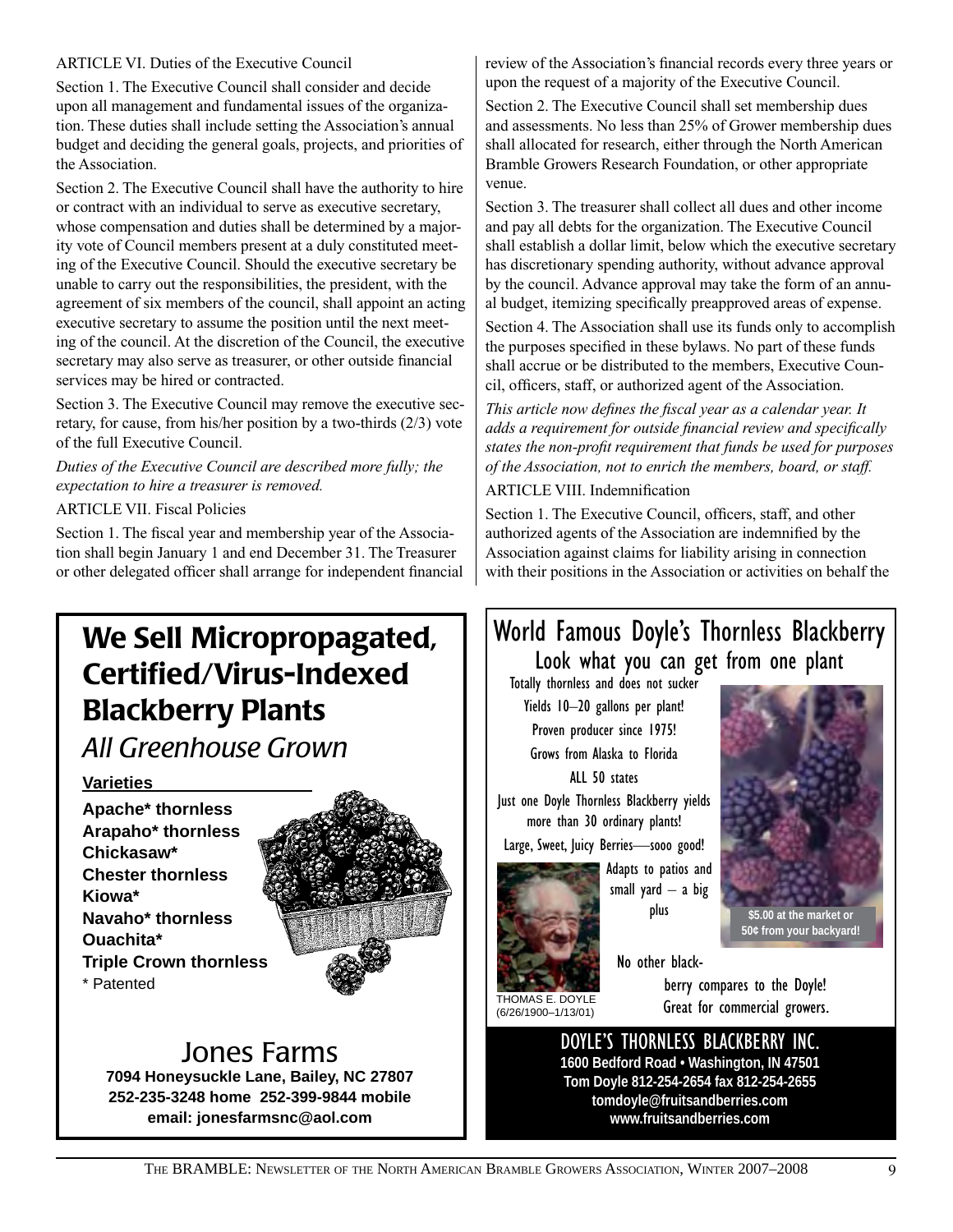Association, in accordance with laws of the state in which it is chartered The Executive Council members and officers assume no responsibility or liability for recommendations made by any speaker, author, member, or guest.

#### *Added as legal protection for liability.*

ARTICLE IX. Amendments to the Bylaws and Charter

Section 1. The bylaws and charter of the Association may be amended by a two-thirds (2/3) vote of those present at any regularly scheduled or special meeting of the Association, provided that any such amendment has been considered and recommended previously by a majority of the Executive Council and that notice, specifically calling attention to such amendment, has been mailed at least 15 days in advance to each active voting member.

#### ARTICLE X. Equal Opportunity

1. Membership in the organization is open to all people, regardless of race, color, religion, sex, age, national origin, disability, sexual orientation, or political affiliation.

2. The organization's programs, activities, and employment opportunities are open to all members, regardless of race, color, religion, sex, age, national origin, disability, sexual orientation, or political affiliation.

#### *"Handicap" replaced by "disability." Sexual orientation added.*

#### ARTICLE XI. Dissolution

Section 1. The Executive Council may recommend to the membership the dissolution of the Association if its purposes can no

longer be sustained. Such a recommendation requires a twothirds (2/3) vote of the Directors. Notice of such proposed dissolution must be submitted to the membership at least 90 days in advance of the meeting called for the purpose of approving the recommendation to dissolve the Association. A vote to dissolve the Association requires the approval of two-thirds (2/3) of the members voting.

Section 2. Should the organization disband, its assets shall be disbursed by the Executive Council to one or more public universities for the conduct of research on brambles. Grant applications will be solicited from at least five such institutions. From these the council will make final selections of the recipients.

*Longer notice for a meeting to dissolve the organization is reiterated here and a supermajority is required.*

ARTICLE XII. Parliamentary Procedures and Interpretation of Bylaws

Section 1. *Robert's Rules of Order Newly Revised* shall be the final authority in all parliamentary matters not specifically addressed in the organization's bylaws.

Section 2. A vote of two-thirds (2/3) of the members of the Executive Council shall interpret the meaning and intent of these Bylaws. When warranted, the Executive Council by majority vote may request a written opinion from legal counsel on the proper interpretation of the Bylaws.

*Section 2 is added to create a procedure for resolving possible differences of opinion on interpretation of the bylaws.* t



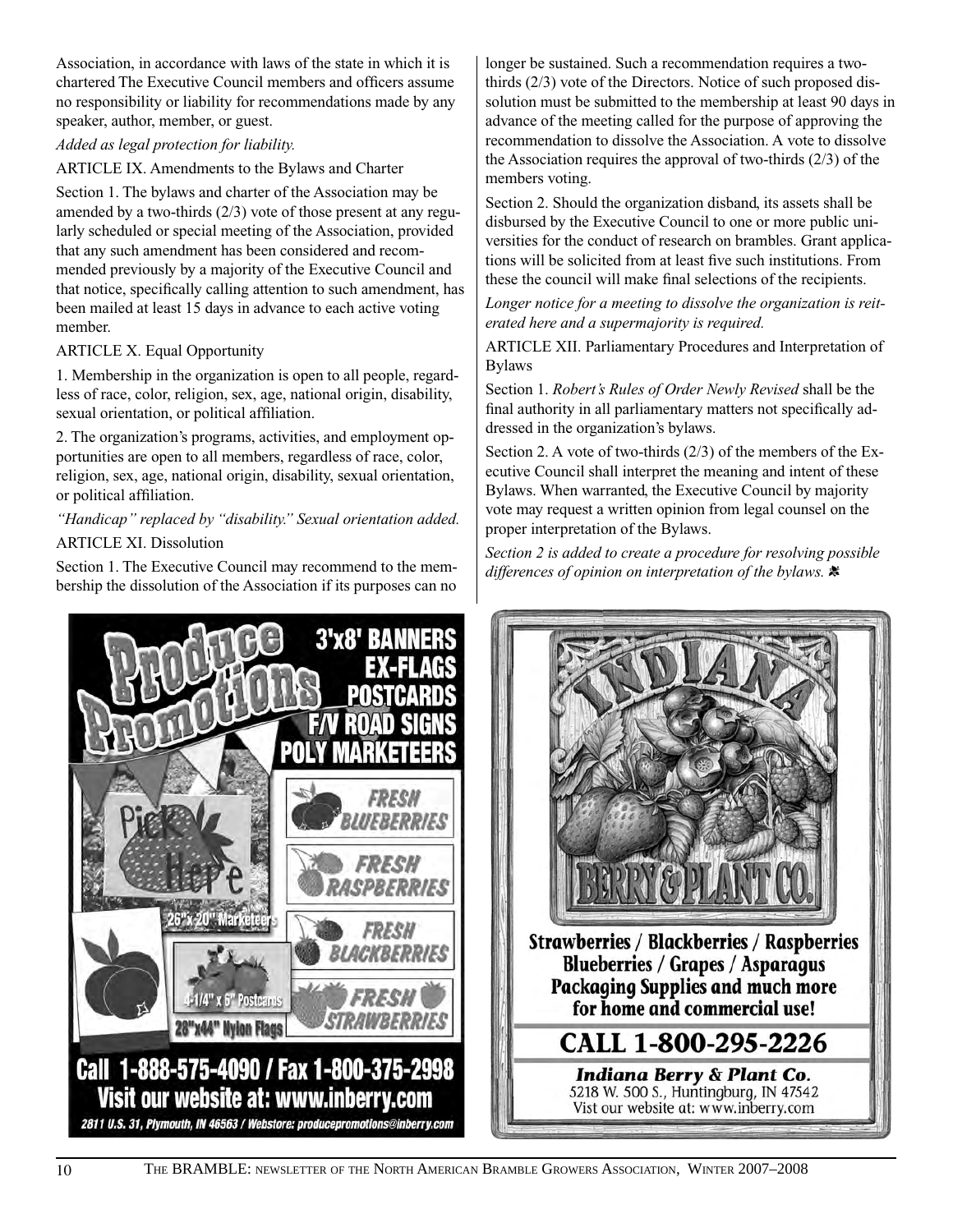### "The Berry Doctor"

Check out "The Berry Doctor"! This is a very informative weekly web newsletter on the health benefits of berries. When you subscribe, you'll get a weekly email summarizing the topic of the week with a link to the full message. The messages from "Dr. Paul" are informal and cheerful, but the science is well-supported, with many links if you want to pursue specific topics or words. To subscribe, simply go to

#### **http://berrydoctor.com**

Archives are at http://berrydoctor. com/broadcast/2007/Archives.htm. One recent issue on ORAC values (a measure of antioxidant values of different foods) gave a link to the new USDA database of ORAC values (check it out at at /www.ars.usda.gov/Services/docs. htm?docid=15866), explained the term, linked to other issues on the subject, and gave a table of ORAC values of common cultivated berries (see box). Lots of good information, especially if you want to promote the healthfulness of your berries to the public.

Here's an excerpt from an edition of "Fun Facts":

*Why do berries have such bright colors?* The simple answer would be to say colors help preserve the species by two mechanisms:

First, as berries are constantly exposed to sunlight and ultraviolet radiation, pigments produced mainly in the berry skin form an outer shield. The skin pigments absorb potentially damaging solar effects, shielding particularly the seeds which harbor the plant's regenerative genes.

Also mainly in the skin is where pigments provide antioxidant protection against oxygen radicals formed during photosynthesis. This is the same antioxidant benefit provided to people and animals that have colorful foods like berries in their diets!

[Special note: as leaves are the primary location of photosynthesis in a plant, the leaves usually have the highest density of antioxidant pigments such as chlorophyll and carotenoids. This is partly why eating "leafy green vegetables" is good for us, why tea contains many



*The phytonutrients in black raspberries are being studied by researchers.*

antioxidants (made from herb leaves), and why leaves tend to have the highest antioxidant density in a plant.

Second, colors are pigments which not only may be visually attractive but have properties also of fragrance and taste. These factors may attract bird and animal predators which, by eating the fruit, will disperse seeds in their droppings, propagating the plant.

#### *Some berries are processed for their seeds (e.g., grapes, raspberries). What's so interesting about berry seeds?*

Seeds are the repository of all the regenerative capacity of the plant (embryo and its genes) and contain food sources and protective chemicals like phenolics that will be used and multiplied as the seed germinates and the fruit grows. Grape seeds harbor dense concentrations of the phenolic antioxidant class of proanthocyanidins, the main component of nutraceuticals called "grape seed extract". Raspberry seeds (and many other berry seeds) can be used to extract oils with valuable cosmetic and skin healing properties. Seeds from many types of plants are highly nutritious for human consumers. Try some from your bulk food store!

*So we eat the fruit and seeds to get health values from berries. Does the rest of the plant have any useful nutrition?* Definitely. Some herbal teas made from berry leaves have high contents of antioxidants that are actually more dense in leaves than in other plant components.

Chinese herbal medicine practices often use the stem, bark, and root of berry plants for nutrition in teas, soups, meats, purees and salves. As a general rule,

looking across berry plant components for total density of nutrients and antioxidants together may create this hierarchy (there's no science done specifically to test for this  $-$  I'm speculating): seeds > leaves > skin > stem = roots > pulp (the fruit we like best!)

"The Berry Doctor" is the work of Paul Gross, who has a PhD in physiology from the University of Glasgow, Scotland and was a Research Scholar for the Heart and Stroke Foundations of Ontario and Canada, publishing 85 peer-reviewed journal reports and book chapters over his 25 year career in medical science. He writes to NABGA, " The Berry Doctor's Journal is free and non-commercial. I believe in education, sharing knowledge, and providing a service to fellowconsumers. It is my 'charitable' work, if you like, which I started in October 2006 and have been doing weekly since.

"I am a consultant, broker for exotic berry raw materials, and writer presently. I founded a berry-based nutritional company in Vancouver (http://berrywiseinc. com) and am still working with new product development.

I also contribute extensively to Wikipedia, including the raspberry page (and several others) where I wrote the nutrients section (http://en.wikipedia. org/wiki/Raspberry). I serve on the steering committee for the International Berry HealthAssociation (http://berryhealth. fst.oregonstate.edu/index.asp) which recently became part of the National Berry Crops Initiative [of which NABGA is a member].  $\ast$ 

#### ORAC Results for Berries Grown and Consumed Domestically in the USA

| Black chokeberry<br>Elderberry | 16,062<br>14,697 |
|--------------------------------|------------------|
| Cranberry                      | 9,584            |
| <b>Black currant</b>           | 7,960            |
| Cultivated blueberry           | 6,552            |
| Blackberry                     | 5,347            |
| Red raspberry                  | 4,882            |
| Raisin (grape)                 | 4,188            |
| Strawberry                     | 3,577            |
| Red currant                    | 3,387            |
| Gooseberry                     | 3,277            |
| Grape (raw)                    | 1,260            |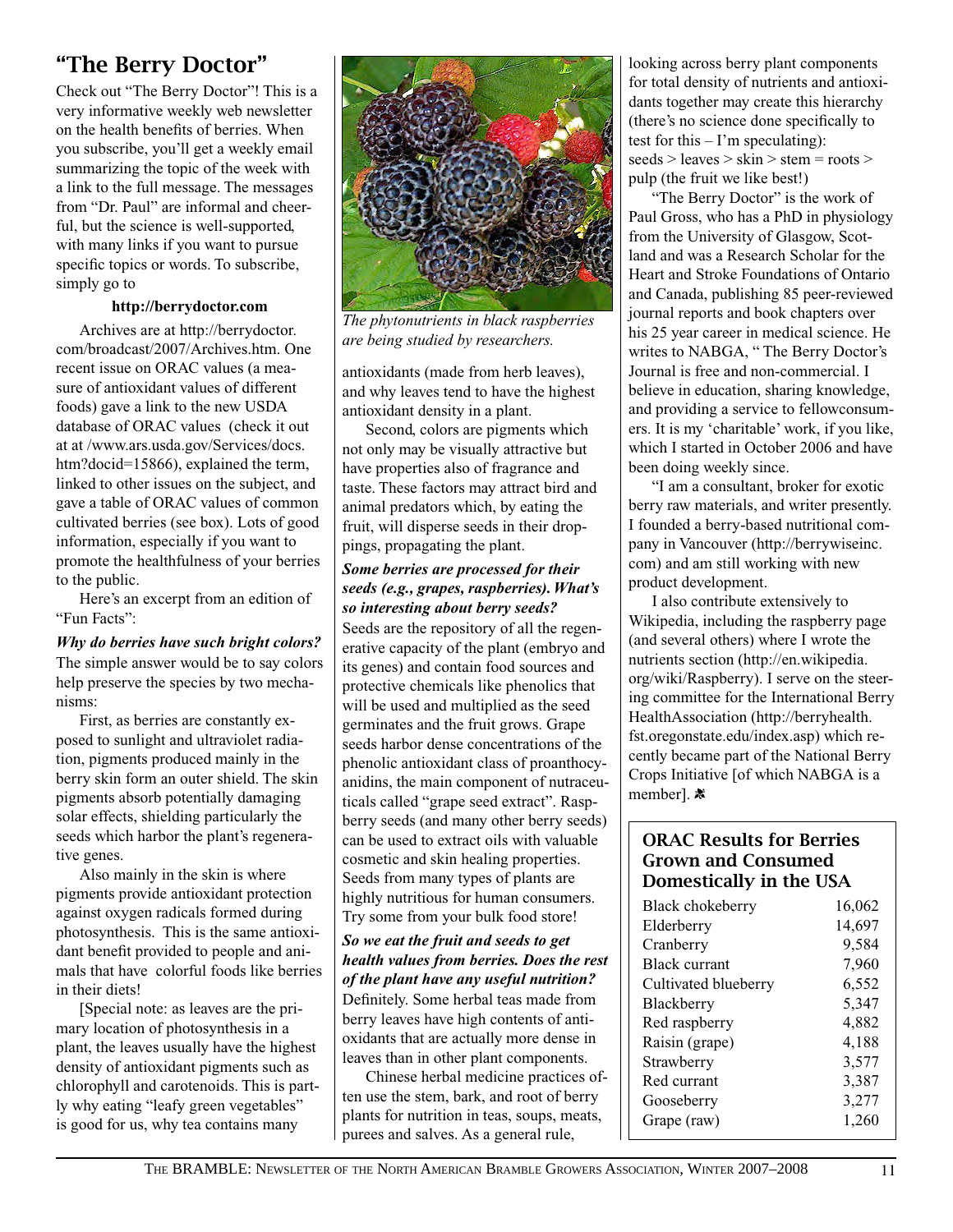### High Tunnel Bramble Production

*By Eric Hanson (Horticulture), Rufus Isaacs (Entomology) and Annemiek Schilder (Plant Pathology) MSU*

High tunnels are relatively inexpensive hoop houses that can be covered with plastic except during the winter. These structures exclude rain and modify temperature, wind speed, and humidity. We have been studying raspberry production under Haygrove high tunnels at the Southwest Michigan Research and Extension Center (SWMREC) in Benton Harbor for three years. Funding was provided by Haygrove Tunnels

**Table 1. Yield (1000 lb/acre) of summer-fruiting raspberries in the field and tunnel, SWMREC.**

|                | Tunnel |      | Field |      |
|----------------|--------|------|-------|------|
| Variety        | 2006   | 2007 | 2006  | 2007 |
| Canby          | 3      | 20   | 1     |      |
| Encore         | 2      | 15   | 1     | 4    |
| Heritage       | 1      | 4    | O     | 2    |
| Nova           | 4      | 20   | 3     | 10   |
| <b>AVERAGE</b> | 3      | 15   | 1     | 5    |

#### **Table 2. Yield (1000 lb/acre) of fall-fruiting raspberries in the field and tunnel, SWMREC.**

| Variety                        |      | Tunnel |      |      | Field |      |
|--------------------------------|------|--------|------|------|-------|------|
|                                | 2005 | 2006   | 2007 | 2005 | 2006  | 2007 |
| <b>Autumn Britten</b>          | 1    | 15     | 11   | 1    | 5     | 5    |
| Caroline                       | 3    | 21     | 25   | 1    | 8     | 11   |
| Chinook                        | 1    | 13     | 13   | 0    | 4     | 3    |
| Heritage, mowed                | 2    | 16     | 22   | 1    | 4     | 11   |
| Heritage, pruned<br>for summer | 3    | 17     | 19   | 0    | 4     | 9    |
| Nova                           | 0    | 4      | 3    | 0    | 1     | 2    |
| <b>AVERAGE</b>                 | 1.7  | 14.0   | 15.5 | 0.5  | 4.4   | 6.8  |

 $\overline{R}$  E S E A R C H  $\overline{R}$  E P O R T  $\overline{R}$  (cost-sharing for structures) the Michigan for the last time in 2008. (cost-sharing for structures) the Michigan State Horticulture Society Trust Fund, Project GREEEN, and SWMREC. The plastic has been placed on the tunnels in late June, 2005, early May, 2006, and mid April, 2007, and removed in early November each year.

Fall-fruiting and summer-fruiting raspberries have performed very well under tunnels. Fall-fruiting varieties (Autumn Britten, Chinook, Caroline, Heritage) fruit on one year-old canes in the late summer and fall. Summer-bearers (Canby, Encore, Heritage, Nova) fruit on two year-old canes in July. Fall-fruiting types can be pruned to produce in the summer and fall. The summer-fruiting variety Nova produces a small additional crop in the late fall.

Summer and fall fruiting raspberries in tunnels began fruiting a few days earlier than field plants, and continue a little later as well. Nova was the highest yielding summer-bearer in the tunnels and field, whereas Caroline has been highest producing fall-bearer. Yields have been two to three times higher in tunnels than in the

field. Overall berry size has been 20-40 % higher in the tunnels than in the field. Overall, tunnel berries also have had a fraction of the rot seen in the field (although no fungicides have been applied). Fall-fruiting variety evaluation will conclude in 2007. Summer-fruiting varieties will be picked

Heritage and Caroline were most susceptible to potato leafhopper damage, while Chinook had severe feeding damage from Japanese beetle in the tunnel and field. Beetle and leafhopper abundance and damage were dramatically lower under the tunnels than in the field. There was evidence the two-spotted spider mite populations have been building in the tunnels over the first few years, but this was not quantified. Honeybees were much less common inside the tunnels than outside. Bumblebee colonies brought into the tunnel to aid in pollination survived well through the summer heat and provided good pollination of the summer and fall raspberries. They were also observed visiting other crops grown in the same tunnel experiment (tomato, etc.) and were found to roam across the SWMREC farm to other crops such as blueberry when those crops were in bloom. Leaf spot and anthracnose infections were prevalent on field plants, but nearly absent in the tunnel.

Overall, raspberries appear to be an excellent crop for high tunnels. Yields are double or triple those in the field and berry quality is greatly improved. More needs to be learned to optimize production practices, but raspberries clearly can pay for tunnels in relatively little time.

We have also begun studies with tunnel-grown blackberries. Our first emphasis will be on primocane-fruiting blackberries. The two current varieties (Prime-Jan, PrimeJim) and several advanced selections were planted in 2007.  $\ast$ 

For information, contact Eric Hanson at *hansone@msu.edu or 517-355-5191.* 

| Table 4. Fall raspberry yield, berry size and rot incidence after |
|-------------------------------------------------------------------|
| storage, tunnel and field grown plants, SWMREC, 2006.             |

**Table 3. Summer-fruiting raspberry size and appearance and rot incidence after a short storage period, tunnel and field grown plants, SWMREC, (data are means of 2006 and 2007).**

|                | Tunnel |        |        |         |        |        |
|----------------|--------|--------|--------|---------|--------|--------|
|                | Size   | Visual | Rot    | Size    | Visual | Rot    |
| Variety        | (g)    | rating | $(\%)$ | (g)     | rating | $(\%)$ |
| Canby          | 2.4    | 3.2    | 0.4    | 2.1     | 2.7    | 2.1    |
| Encore         | 4.4    | 3.6    | 0.1    | 3.3     | 2.7    | 11.0   |
| Heritage       | 2.1    | 4.0    | 0.2    | 1.7     | 2.4    | 3.3    |
| Nova           | 3.6    | 4.1    | 0.3    | 2.8     | 3.5    | 5.4    |
| <b>AVERAGE</b> | 3.2    | 3.7    | 0.3    | $2.5\,$ | 2.8    | 5.5    |

|                               | Tunnel               |             |            | Field                |             |               |
|-------------------------------|----------------------|-------------|------------|----------------------|-------------|---------------|
| Variety                       | Yield<br>(1000 lb/a) | Size<br>(g) | Rot<br>(%) | Yield<br>(1000 lb/a) | Size<br>(g) | Rot<br>$(\%)$ |
| Autumn Britten                | 11                   | 2.8         | 0.6        | 4                    | 2.3         | 8.1           |
| Caroline                      | 16                   | 2.6         | 0.0        | 6                    | 2.0         | 2.9           |
| Chinook                       | 10                   | 2.3         | 1.1        | 3                    | 1.9         | 12.6          |
| Heritage -<br>mowed           | 12                   | 2.3         | 0.3        | 4                    | 1.5         | 6.2           |
| Heritage-pruned<br>for summer | 12                   | 2.3         | $-$        | 3                    | 1.6         |               |
| Nova                          | 3                    | 3.3         | 0.0        | 1                    | 2.3         | 16.8          |
| <b>AVERAGE</b>                | 10.7                 | 2.6         | 0.6        | 3.5                  | 1.9         | 10.0          |
|                               |                      |             |            |                      |             |               |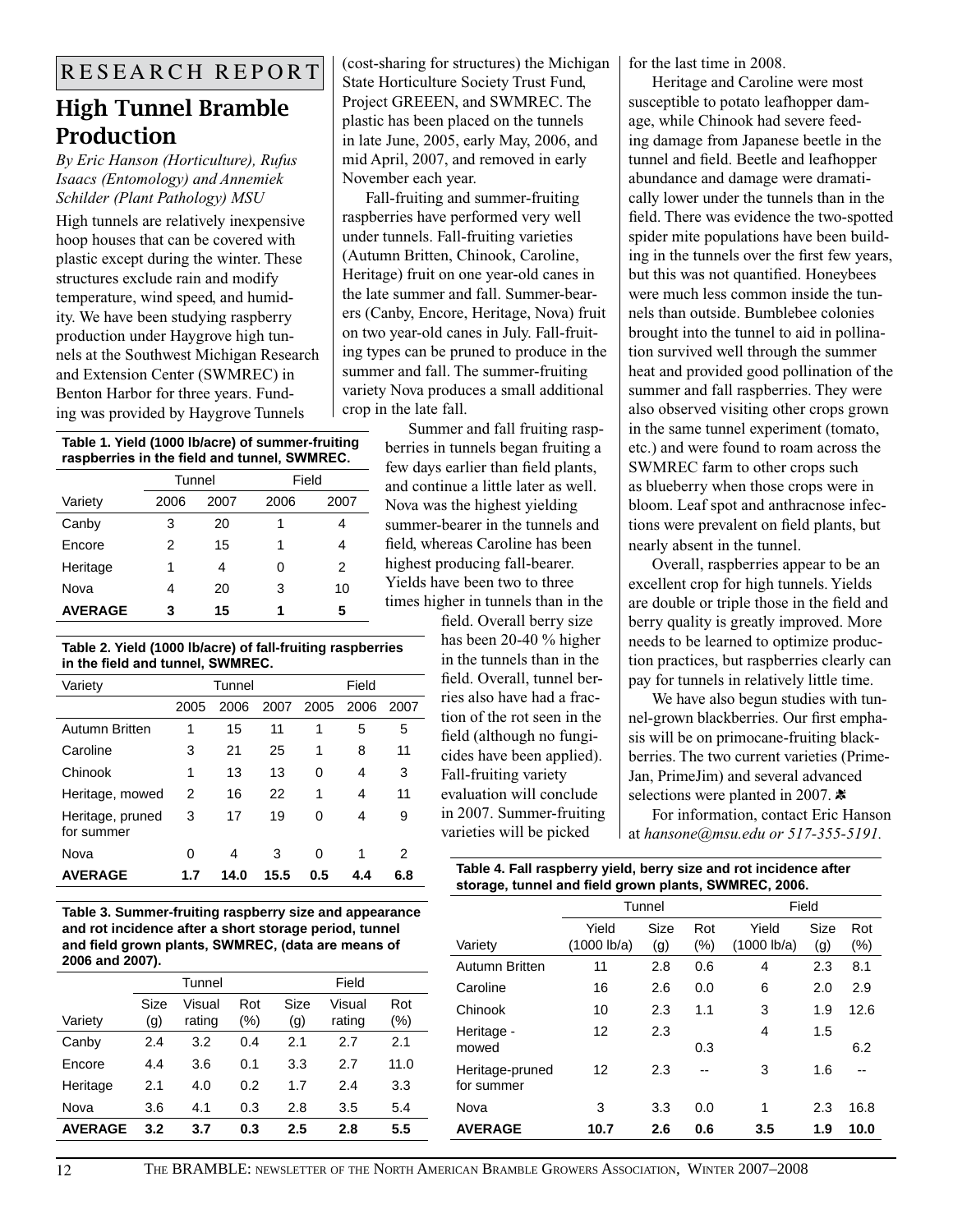### Hoophouse System Extends Bramble Harvest

*Ithaca, NY —* Northeast growers can capture more of the lucrative local market for fresh berries by growing brambles (raspberries and blackberries) in high tunnels, according to researchers at Cornell and Pennsylvania State Universities.

These relatively low-cost, usually unheated, plastic-covered hoophouses can help growers fill late-spring and late-fall gaps in the market. Instead of mid-June, high-tunnel berries can be harvested in May. The field-grown season for brambles usually ends in early October. But growers using high tunnels continue to harvest berries through November.

Benefits of high tunnels include: **•** Floricane-fruiting raspberries and

- blackberries can overwinter in climates where they would otherwise be killed.
- **•** Primocane-fruiting blackberries ripen where the growing season is otherwise too short.
- **•** Berry yields from tunnels can be two to three times greater than field-grown, and the berries can be significantly larger.
- **•** Tunnel-grown berries also have longer shelf life with reduced pesticide inputs.

A new publication, *High Tunnel Raspberries and Blackberries,* spells out in detail how it's done. The 29-page guide is available online at www.fruit. cornell.edu/Berries, or you can order a hard copy.

Topics covered include:

- **•** Site selection
- **•** Tunnel types and construction

#### Protected Raspberry Culture Will Be Featured at the 2008 NABGA Conference

The afternoon bramble sessions on Wednesday, January 30 will be devoted to "brambles under cover." . Don't miss this in-depth experience! Both greenhouse and high tunnel production will be addressed. Here are the sessions:

- Bramble Production under Tunnels in the U.S. Kathy Demchak, Penn State • Ten Acres of High Tunnel Raspberries: A Grower's Perspective - John Cooper, Strawberry Tyme Farms, Inc., Ontario
- Raspberries Year-Round: Greenhouse and High Tunnel Experiences Shirley Kline, Happy Valley Berry Farm, NJ
- Protecting Blackberries for Winter: A No-Tunnel Alternative Dr. Fumiomi Takeda, USDA-ARS, Kearneysville, WV
- Future Directions of Protected Bramble Culture Panel of Speakers and Open Discussion

*We hope to have the two publications described below available for purchase.*

- **•** Choosing and establishing plants
- **•** In-ground and container plantings
- **•** Care and management
- **•** Season extension and harvesting
- **•** Budget for in-ground high tunnel raspberries

If coupled with brambles grown in heated greenhouses, Northeast berry growers could produce brambles nearly year-round. However, rising energy costs

make greenhouse berries more expensive to grow. (Another publication, *Greenhouse Raspberries,* describes those growing practices: www.fruit.cornell. edu/Berries/bramblehtml/ghrasp.html) These two practices could help shift market supply along the Atlantic sea-



*To order hard copies of these publications, send check (payable to Cornell University) for \$10 for the high tunnel guide or \$9.50 for the greenhouse guide to: Max Welcome, Dept. of Horticulture, 134A Plant Science Bldg., Cornell University, Ithaca NY 14853-5904.*





*Hoophouse raspberries. Photo courtesy of Eric Hanson.*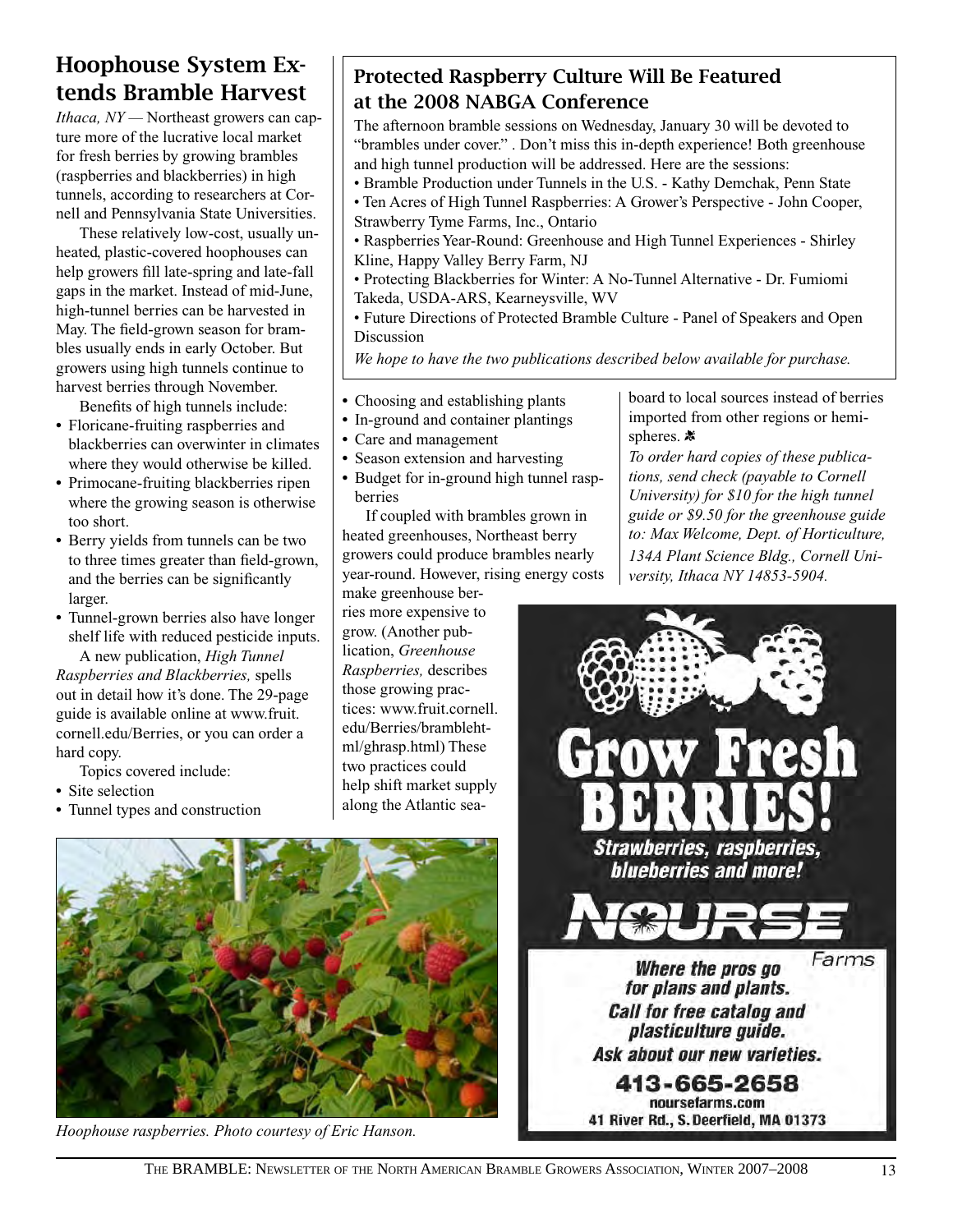# Health Benefits

**Example 18**<br> **342. 32.** The Second International Symposium on the alth senect and respect and the second International Symposium on early stages.<br>
Thuman Health Effects of Fruit and Veg-<br> **35. The many instituted Ethica** The Second International Symposium on Human Health Effects of Fruit and Vegetables, held in Houston, TX, on October 9-13, 2007 was intended as a forum "for horticultural scientists, nutritionists, food scientists, biomedical scientists, chemists, biochemists, clinicians, medical professionals, social economists to exchange information and bridge the communication gap between the agricultural sciences, nutrition and health sciences." The following Promotion Lessons from the Symposium are reprinted from the November 2007 newsletter of the Washington Red Raspberry Commission.

1. The process of developing a "health message' is very long term – several years, and longer if seeking a [FDAapproved] health claim – and requires a long-term strategic and financial commitment.

2. The quality of the science is key – researchers and institutions must be accredited and the protocols acceptable by science peers.

3. Publication of the studies in peerreviewed journals is essential. Review of current and past research is also essential, to help establish protocols and to benefit

from earlier work.

4. Research and results about the health benefits of phytochemicals is still early stages.

5. The many institutions and universities in heavily agricultural states are vying for research dollars and competing to create centers and reputations for excellence to attract students and funding.

6. Sessions on marketing nutrition information focused on understanding the consumer, analyzing trends, and creating credible scientific information to communicate to consumers, directly as well as through health care professionals and the media.

7. Post-harvest and processing research is becoming ever more important to determine if the nutritional benefits, especially phytochemicals, remain through processing.

8. Creating new varieties and horticultural practices to create and improve nutrition benefits is as important, and as competitive, as nutrition research.

9. An upcoming trend that could have significance for raspberries is the use of foods as cosmeceuticals, especially for skin care. \*



### INTERNATIONAL

### Blackberries Lead UK Berry Season

 British berry sales at supermarkets in the United Kingdom this season have jumped to more than £282 million, up 10.9 per cent on last year, according to industry body British Summer Fruits (BSF).

The sector continued to grow despite a disrupted season due to an early spring and heavy rainfall during the summer months.

The use of polytunnels, which protect 90 per cent of the soft fruit sold through UK supermarkets, saved growers from suffering the same levels of devastation suffered in other sectors.

A total of 59,000 tonnes of UKgrown soft fruit were shifted this season.

Blackberries make up the fastestgrowing sub-category, with sales soaring by 44 per cent this year, reaching a value of £6m, and volumes hitting 771t.

The surge in popularity has been put down to the ready availability of sweeter 'dessert' varieties, as well as increased consumer awareness about the health benefits of the fruit.

Strawberries maintained a steady growth of 12 per cent, with sales of £216m, and volumes reaching 52,000t.

Raspberries showed an increase of seven per cent, with sales of £60m, and volumes up to 6,200t.

BSF chairman Laurence Olins said: "It has been a very challenging season with record rainfall coupled with months of grey skies, which dampened demand levels. Thankfully, polytunnels saved the harvest and the future of both the industry and our growers. Considering the very wet weather we endured, the sales figures are impressive.

"Some of the worst flooding in recent history made it very hard for growers – most of whom are family businesses – to satisfy the ever-increasing consumer demand and maintain positive financial results for their businesses. This year has truly been a success against difficult conditions."\*

*From www.freshinfo.com. Story published: Thu 8 Nov 07 08:01.*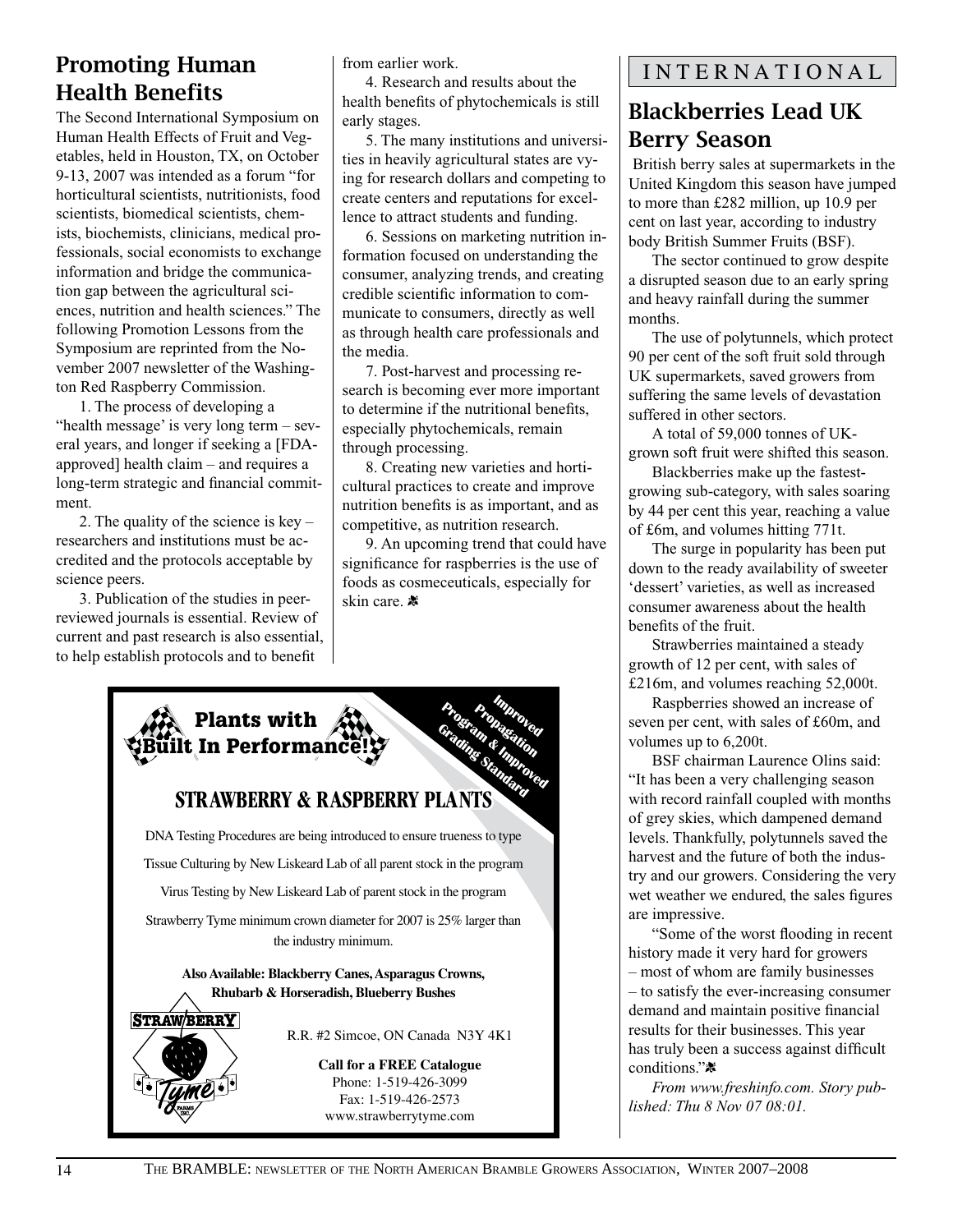### Cultural Control of Root Rot by Irrigation Management

*By Tom Walters, Small Fruit Horticulturist, WSU-Mount Vernon NWREC, Mount Vernon, WA* 

**Summary:** Drip irrigation tape placement can affect raspberry yields and the spread of Raspberry root rot. At a root rot infected location, 'Meeker' plots with tape placed directly above the crowns had more severe root rot symptoms than did plots with tape offset from the crowns. The resistant variety 'Cascade Bounty' did not show any disease symptoms, regardless of drip tape placement. At another location with little or no disease pressure, both varieties yielded more fruit when the drip tape was buried and offset than when it was either above the crowns or suspended and offset. Placing drip tape directly above the crowns caused saturated soil conditions near the crowns; these saturated conditions favored multiplication and spread of *Phytophthora fragariae* var *rubi* in laboratory studies.

**Background:** Raspberry root rot in Washington State is often caused by *Phytophthora fragariae* var. *rubi*, a water mold. The spread of water molds is frequently favored by saturated soil conditions, so we are studying the role that irrigation practices play in soil saturation and in the spread of raspberry root rot.

Irrigation practices have large effects on *Phytophthora* disease development in other crops. Drip emitters on the surface and in the row enhanced development of *Phytophthora* root rot of pepper. Subsurface emitters gave better disease control without reducing yields in noninfested plots. The frequency of irrigation has also been shown to affect *Phytophthora* diseases of squash: more frequent irrigations favor more severe disease development. The development and dispersal of *Phytophthora* spores is favored by cycles of soil moisture, as would likely be caused by common irrigation practices.

In red raspberry, cultural practices that affect soil moisture, such as hilling and mulching, also affected Phytophthora root rot development. The new WSU

**Table 1**. a) Raspberry root rot symptoms for two varieties grown under three drip irrigation systems, Puyallup, 2007. 1=no symptoms, 5=severely infected. b) Yields (kg/25 foot plot) for two varieties grown under three drip irrigation systems, Mount Vernon, 2007.

|                            | a) Root rot symptoms,<br>Puyallup |                |        | b) Yield (kg per plot),<br>Mount Vernon |
|----------------------------|-----------------------------------|----------------|--------|-----------------------------------------|
| Drip tape placement        | Meeker                            | Cascade Bounty | Meeker | Cascade Bounty                          |
| Overhead directly<br>above | 4.6a                              | 1.0 a          | 14.6 a | 13.6a                                   |
| Overhead, offset           | 2.8 <sub>b</sub>                  | 1.0a           | 14.3a  | 13.6a                                   |
| Buried, offset             | 2.6 <sub>b</sub>                  | 1.0 a          | 17.9 h | 16.3 <sub>b</sub>                       |

raspberry varieties 'Cascade Bounty' and 'Cascade Delight' appear to have a high degree of root rot resistance, but their response to irrigation treatments is unknown.

**Experimental Design:** Raspberry plantings were established Spring 2006 at WSU-Mount Vernon NWREC (low to moderate root rot pressure) and at WSU-Puyallup REC (high root rot pressure). Irrigation treatments include: drip tape 4" below the surface, 18" above the surface directly above the crowns, and two tapes on the surface 6" offset from the crowns. Each treatment was applied in five replicate plots of 'Cascade Bounty' and 'Meeker' red raspberry. Irrigation maintained soil moisture at near soil capacity at 24" soil depth and to approximately 50% of soil capacity at 12". The same volume of water was administered to all of these treatments and soil moisture was monitored with Decagon ECH20 sensors at 12" and 24" in two replications. Recording tensiometers were installed in the middle of the row at 6" and at 12" depth. **Results:** In 2006, the recording tensiometers demonstrated that plots irrigated via drip lines suspended directly above the crown were much wetter at the crown than plots irrigated via offset drip lines were.

**Table 2.** Sporangia and oospores formed by mycelial samples maintained at constant soil matric potential in a Sakgit silt loam

| Matric potential<br>(cb) | Sporangia Oospores |     |
|--------------------------|--------------------|-----|
|                          | 1947               | 3   |
|                          | 1297               | 23  |
| $-1$<br>$-2.5$           | 789                | 53  |
| $-5$                     | 1059               | 89  |
| $-10$<br>$-25$           | 463                | 121 |
|                          |                    | 260 |

Symptoms of root rot were noted in Summer 2007 at the Puyallup planting. Each plot was given a disease severity score of 1-5, with 1 being free of symptoms and 5 being severely infected. 'Meeker' plots all showed some symptoms, but no symptoms were noted in 'Cascade Bounty' plots. Among the 'Meeker' plots, those irrigated with a single drip line directly above the crown had significantly more severe symptoms than those irrigated to the side of the crown (Table 1a). Symptoms of root rot were not noted in the Mount Vernon plots. At Mount Vernon, plots irrigated via buried, offset drip tubes had slightly but significantly greater yields than plots irrigated via one or two elevated drip lines (Table 1b). There was no significant difference in the yields of 'Cascade Bounty' and 'Meeker' plots.

We developed a laboratory system for maintaining samples of *Phytophthora fragariae* in soil at controlled soil matric potentials (soil moisture levels). We found that samples kept at higher moisture levels (comparable to those found near the crown when the drip line is directly overhead) had much higher sporangial production than samples left at moisture levels more typical of those encountered when the drip line is offset (Table 2). Taken with the other results, these data suggest that irrigation directly above the crown keeps the soil near the crown wetter, that this increased moisture causes more rapid multiplication of *Phytophthora fragariae*, and that this proliferation causes the plants to succumb sooner to raspberry root rot. Conversely, in drier soils more oospores (long-term storage structures) were produced.  $*$ *This article has been edited for space. For complete article, figures, and notes, contact Tom Walters, twwalters@wsu.edu.*